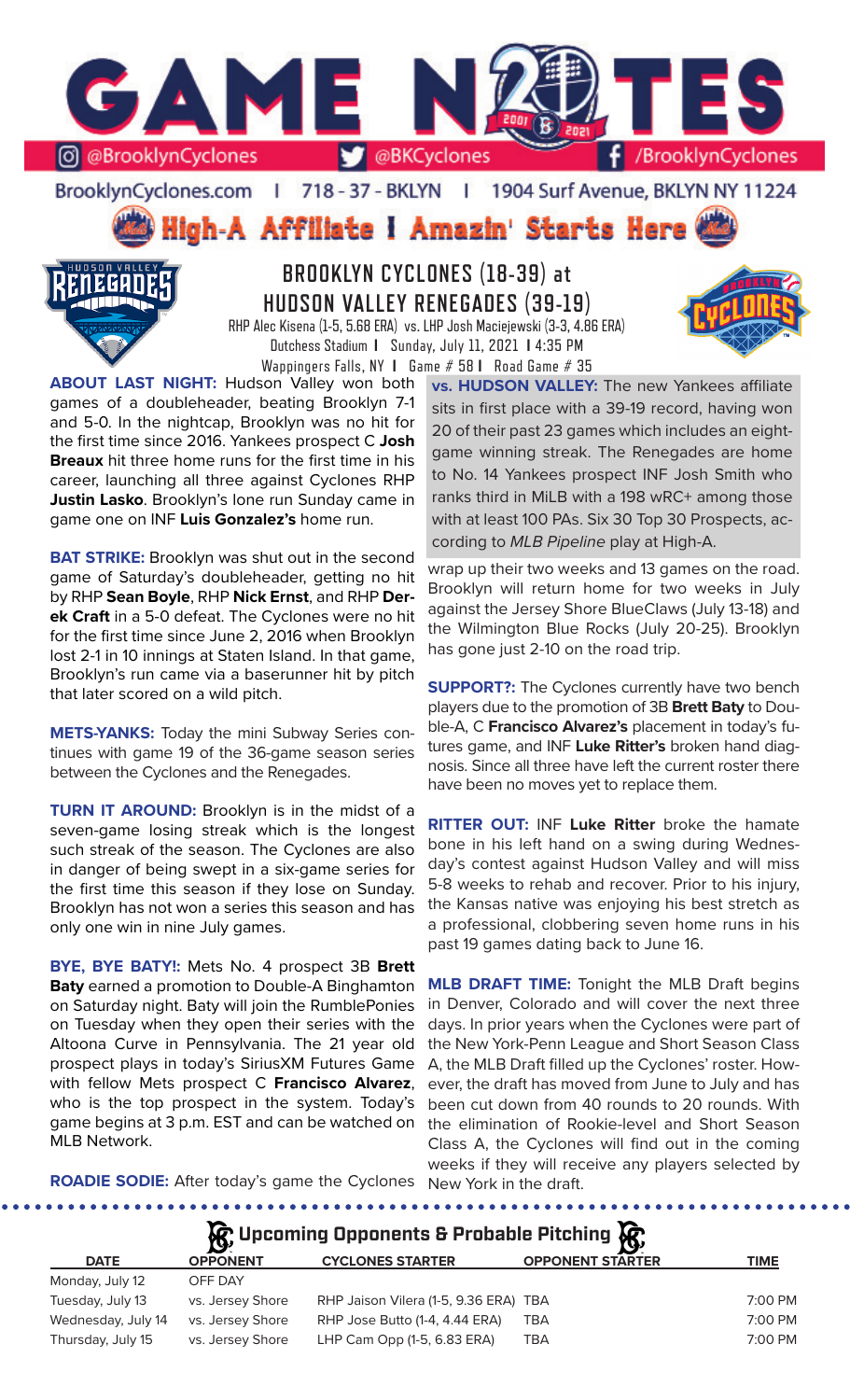| <b>JULY 11 AT HUDSON VALLEY</b> | <b>STARTING PITCHER</b>                                |                                                            | PAGE <sub>2</sub> |
|---------------------------------|--------------------------------------------------------|------------------------------------------------------------|-------------------|
|                                 | # 36                                                   | ALEC KISENA                                                | <b>RHP</b>        |
|                                 | Height: 6-5                                            | Weight: 275                                                |                   |
|                                 | Date of Birth: October 12, 1995                        | Age: 25                                                    |                   |
|                                 | Hometown: Seattle, Washington                          |                                                            |                   |
|                                 |                                                        | How Obtained: Signed as a minor league free agent, 2/25/19 |                   |
|                                 |                                                        | Drafted: 16th round pick of the Detroit Tigers in 2015     |                   |
|                                 | <b>College: Edmonds Community College (Washington)</b> |                                                            |                   |

**LAST TIME OUT:** Kisena struck out a season-high eight batters on the fourth of July last weekend in Aberdeen, but suffered his third loss of the season against the 'Birds.

**VS THE VALLEY:** Kisena struck out a season-high eight Hudson Valley Renegades on June 12 at Maimonides Parm in his only start against the Yankees affiliate.

**GREET THE METS:** New York signed Kisena to a minor league deal in February 2019 after Kisena pitched for the Gateway Grizzlies in 2017 and 2018 in the Frontier League (independent)...Joined Low-A Columbia in late April.

**GATEWAY TO THE...EAST:** Combined to strike out 167 batters in 168.1 innings over 31 starts for the Grizzlies between 2017-18...Fanned 108 in 100.1 innings during his second season, putting together 9.7 strikeouts per nine.

**INJURY HISTORY:** Suffered a torn ACL during his time with the Detroit Tigers...Released by the organization during extended spring training in 2016.

**ORIGINS:** Drafted by the Tigers out of Edmonds Community College in 2015, pitching one season in the system with the GCL Tigers...Struck out 44 in 40 innings, posting a 2.25 ERA.

**SEATTLE START:** Grew up watching the Seattle Mariners with Randy Johnson and Edgar Martinez.

|             |            |            |     |                          |                | 2021 GAME-BY-GAME |                |   |           |      |
|-------------|------------|------------|-----|--------------------------|----------------|-------------------|----------------|---|-----------|------|
|             |            |            |     | <b>Brooklyn Cyclones</b> |                |                   |                |   |           |      |
| <b>DATE</b> | <b>OPP</b> | <b>DEC</b> | IP  | н                        | R              | ER                | <b>BB</b>      | ĸ | <b>HR</b> | AVG  |
| 7/4         | @ ABD      |            | 4.2 | 5                        | 6              | 6                 | 3              | 8 | 1         | .250 |
| 6/29        | @ ABD      |            | 3.0 | 6                        | 5              | 4                 | $\overline{2}$ | 3 | $\Omega$  | .248 |
| 6/23        | <b>JS</b>  |            | 5.1 | 4                        | 0              | O                 | $\overline{2}$ | 6 | $\Omega$  | .227 |
| 6/17        | @ WIL      |            | 3.1 | 9                        | 6              | 6                 | 1              | 4 | 1         | .231 |
| 6/12        | HV         |            | 5.0 | 3                        | $\overline{2}$ | $\overline{2}$    | 2              | 8 | $\Omega$  | .167 |
| 6/5         | $@$ JS     |            | 5.0 | 0                        | 0              | $\Omega$          | 1              | 5 | $\Omega$  | .164 |
| 5/29        | <b>ABD</b> |            | 21  | 3                        | $\overline{2}$ | $\overline{2}$    | 2              | 6 | $\Omega$  | .220 |
| 5/14        | @GVL       |            | 4.1 | $\overline{2}$           | $\overline{2}$ | $\overline{2}$    | 4              | 3 | 1         | .194 |
| 5/8         | @ASH       | W          | 5.0 | 4                        | $\overline{2}$ | $\overline{2}$    | 2              | 8 | 1         | .222 |
|             |            |            |     |                          |                |                   |                |   |           |      |
|             |            |            |     |                          |                |                   |                |   |           |      |

| K%                                      | BB%   | HR/9       |  |  |  |  |  |
|-----------------------------------------|-------|------------|--|--|--|--|--|
| 30.9%                                   | 11.5% | 0.95       |  |  |  |  |  |
| <b>BABIP</b>                            | GB%   | <b>FIP</b> |  |  |  |  |  |
| 40.2%<br>3.92<br>.356                   |       |            |  |  |  |  |  |
| <b>KISENA'S SEASON AND CAREER HIGHS</b> |       |            |  |  |  |  |  |

| 2021 Season                 |                              | Career                        |
|-----------------------------|------------------------------|-------------------------------|
| 8 (3x, 7/4 at Aberdeen)     | <b>Strikeouts</b>            | 10 (7/11/15 vs. GCL Braves)   |
| None                        | <b>Double Digit K Games</b>  | 1 (7/11/15 vs. GCL Braves)    |
| 9 (6/17 at Wilmington)      | <b>High Hits, Game</b>       | 9 (6/17/21 at Wilmington)     |
| 1 (2x, 6/17 at Wilmington)  | High HR, Game                | 1 (6x, 6/17/21 at Wilmington) |
| 6 (6/17 at Wilmington)      | <b>High Runs, Game</b>       | 6 (6/17 at Wilmington)        |
| 2 (5/8 at Asheville)        | <b>High Walks, Game</b>      | 3 (7x, 9/1/19 at Augusta)     |
| 5 (2x, 6/5 at Jersey Shore) | <b>Innings Pitched, Game</b> | 6.2 (8/27/19)                 |
| None                        | <b>Complete Games</b>        | None                          |
| None                        | <b>Shutouts</b>              | None                          |

| <b>CATCHER ERA</b> |    |    |            |            |  |  |  |
|--------------------|----|----|------------|------------|--|--|--|
| <b>NAME</b>        | G  | ER | <b>INN</b> | <b>ERA</b> |  |  |  |
| Alvarez            | 18 | 86 | 139        | 5.57       |  |  |  |
| Mena               | 9  | 36 | 73         | 4.44       |  |  |  |
| Senger             | 9  | 44 | 81         | 4.89       |  |  |  |
| Uriarte            | 19 | 76 | 1411       | 4.84       |  |  |  |

| CYCLONES STARTING PITCHER BREAKDOWN |    |   |                                                       |     |         |  |  |
|-------------------------------------|----|---|-------------------------------------------------------|-----|---------|--|--|
| <b>STARTER</b>                      |    |   | <b>GS Quality StartsRun SupportRS/Start BC Record</b> |     |         |  |  |
| Butto, Jose                         | 10 |   | 41                                                    | 4.1 | $4-6$   |  |  |
| Grey, Connor                        | 3  |   | 15                                                    | 5.0 | $2 - 1$ |  |  |
| Griffin, David                      |    | O | 8                                                     | 8.0 | $O-1$   |  |  |
| Kisena, Alec                        | 9  | O | 38                                                    | 4.2 | $2 - 7$ |  |  |
| Lasko, Justin                       | 6  | 4 | 22                                                    | 3.7 | $1-6$   |  |  |
| Opp, Cam                            |    |   | 21                                                    | 3.0 | $2 - 5$ |  |  |
| Parsons, Hunter                     |    | O | 5                                                     | 5.0 | $1 - 0$ |  |  |
| Rojas, Oscar                        | 4  | O | 21                                                    | 5.3 | $1 - 3$ |  |  |
| Vilera, Jaison                      | 10 | O | 41                                                    | 4.1 | $1 - 9$ |  |  |
| Walker, Josh                        | 4  |   | 27                                                    | 6.8 | $3-1$   |  |  |
| 3 C A Ƙ N NI NI                     |    |   |                                                       |     |         |  |  |

|                             | BROOKLYN CYCLONES PITCHING BREAKDOWN |  |  |  |  |  |  |  |  |                               |                                                              |                                              |                               |  |  |  |  |
|-----------------------------|--------------------------------------|--|--|--|--|--|--|--|--|-------------------------------|--------------------------------------------------------------|----------------------------------------------|-------------------------------|--|--|--|--|
| and the control of the con- |                                      |  |  |  |  |  |  |  |  | W-L ERA IP H R ER BB K HR AVG |                                                              |                                              | W-L ERA IP H R ER BB K HR AVG |  |  |  |  |
| <b>STARTERS</b>             |                                      |  |  |  |  |  |  |  |  |                               | 8-27 5.91 254.1 268 187 167 90 258 47 .266 HOME              | 8-15 3.94 201.0 170 102 88 89 204 13 .230    |                               |  |  |  |  |
| <b>RELIEVERS</b>            |                                      |  |  |  |  |  |  |  |  |                               | 10-12  3.63  220.2  185  113  89  126  236  9  .227  ROAD    | 10-24 5.52 274.0 283 198 168 127 290 43 .262 |                               |  |  |  |  |
| <b>TOTAL</b>                |                                      |  |  |  |  |  |  |  |  |                               | 18-39  4.76  475.0453  300  251  216  494  56  .249    TOTAL | 18-39 4.76 475.0453 300 251 216 494 56 .249  |                               |  |  |  |  |

**BULLPEN NOTES**

-LHP Andrew Edwards owns the highest reliever strikeout rate (30.0%)

-RHP Josh Hejka sports a bullpen-lowest 5.4 BB%

-RHP Josh Hejka's 3.20 FIP is the lowest in the Cyclones bullpen.

-RHP Hunter Parsons has a bullpen-lowest .237 BABIP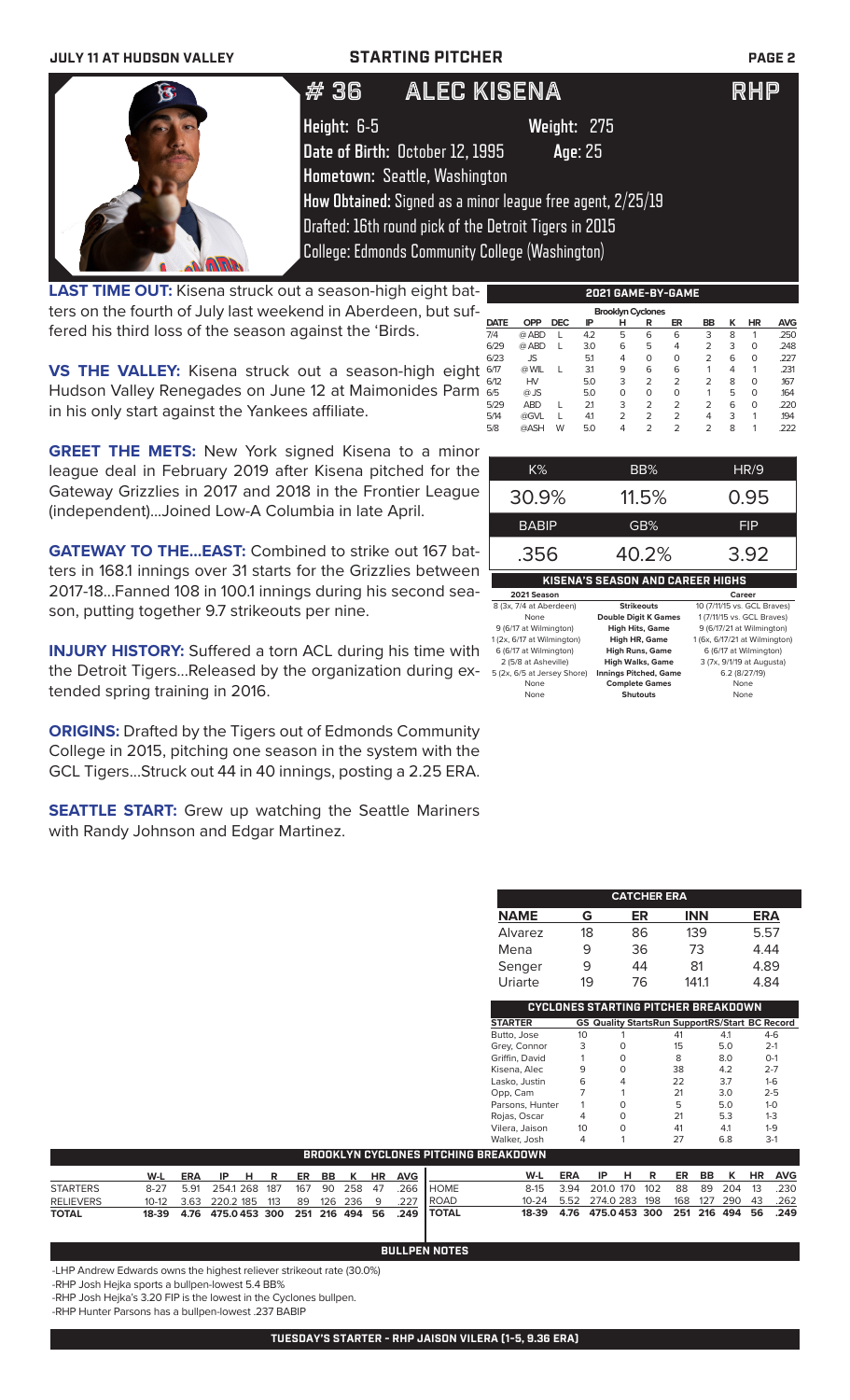| <b>JULY 11 AT HUDSON VALLEY</b>                         |                                                                                                                                               | <b>BATTING PAGES</b>                                                                                                                                                                                                                                                                                                                                                                                                                                                 | <b>PAGE 3</b>                                                                                                                       |  |  |  |  |
|---------------------------------------------------------|-----------------------------------------------------------------------------------------------------------------------------------------------|----------------------------------------------------------------------------------------------------------------------------------------------------------------------------------------------------------------------------------------------------------------------------------------------------------------------------------------------------------------------------------------------------------------------------------------------------------------------|-------------------------------------------------------------------------------------------------------------------------------------|--|--|--|--|
| #19 FRANCISCO ALVAREZ - C                               |                                                                                                                                               |                                                                                                                                                                                                                                                                                                                                                                                                                                                                      | .243, 7 HR, 20 RBI, .375 WOBA, WRC+ 134                                                                                             |  |  |  |  |
| Last Game: DNP<br><b>RISP:</b> $8-29$ (.276)<br>Streak: | Home: 8-42 (.190)<br><b>Road: 19-69 (.275)</b><br>vs. HV: 4-25 (.160)                                                                         | Last HR: 7/6 at Hudson Valley<br>Season High, Hits: 3 (6/6 at JS)<br>Multi-Hit Games: 6 (6/30 at Aberdeen G1)<br>Season High, Runs: 3 (3x, 7/6 at HV)<br>Multi-RBI Games: 5 (6/25 vs. Jersey Shore)<br>Season High, RBI: 4 (6/6 at JS)<br>Season High, SB: 1 (6/3 at JS)                                                                                                                                                                                             |                                                                                                                                     |  |  |  |  |
|                                                         | No. 38 prospect in the game according to MLB Pipeline<br>• Non-roster invitee to Mets Spring Training Signed with NYM as NDFA on July 2, 2018 | • Enters his fourth year in the Mets organizationCalled up from Low-A St. Lucie on Monday, May 2419 years old, turning 20 on November 19<br>• Ranks as the No. 1 prospect in the Mets system according to both MLB Pipeline and Baseball AmericaRanked as No. 4 catching prospect in baseball and the<br>• Hit .417 (20-48) with five doubles, two home runs, and 12 RBIs in 15 games with St. LucieStruck out seven times and walked 15went 2-for-4 in stolen bases |                                                                                                                                     |  |  |  |  |
| #9<br><b>ZACH ASHFORD - OF</b>                          |                                                                                                                                               |                                                                                                                                                                                                                                                                                                                                                                                                                                                                      | .218, 1 HR, 9 RBI, .286 wOBA, wRC+ 78                                                                                               |  |  |  |  |
| Last Game: 0-3<br><b>RISP:</b> $6-18$ (.333)<br>Streak: | Home: 8-34 (.235)<br><b>Road: 9-44 (.205)</b><br>vs. HV: 9-31 (.290)                                                                          | Last HR: 5/23 vs. Hudson Valley<br><b>Multi-Hit Games: 2 (7/2 at Aberdeen)</b><br>Multi-RBI Games: 2 (6/30 at Aberdeen G2)                                                                                                                                                                                                                                                                                                                                           | <b>Season High, Hits: 2 (2x, 7/2 at ABD)</b><br>Season High, Runs: 2 (6/6 at JS)<br><b>Season High, RBI:</b> 2 (2x, 6/30 at ABD G2) |  |  |  |  |

• Enters his third year in the Mets organization...Called up from Low-A St. Lucie on Saturday, May 22

- Hit .340 (17-50) in 14 games with the St. Lucie Mets in 2021, collecting three doubles and six walks with a stolen base
- Spent his first few games as a pro with Brooklyn in 2019, hitting .136 in 16 games before being sent to the GCL Mets (37 G, .295/2/23/.413)
- Drafted by the Mets out of Fresno State in the 6th round of the 2019 MLB Draft

|                           |                           |                                                   | .200, 3 HR, 11 RBI, .309 wOBA, wRC+ 92         |
|---------------------------|---------------------------|---------------------------------------------------|------------------------------------------------|
| <b>Last Game:</b> 0-2. BB | <b>Home:</b> 6-31 (.194)  | <b>Last HR:</b> 6/30 at Aberdeen G1               | <b>Season High, Hits: 3 (5/5 at Asheville)</b> |
| <b>RISP:</b> 2-25 (.080)  | <b>Road: 13-71 (.183)</b> | <b>Multi-Hit Games:</b> 4 (6/27 vs. Jersey Shore) | <b>Season High, Runs:</b> 2 (2x, 6/15 at Wil)  |
| Streak:                   | vs. HV: 3-32 (.094)       | <b>Multi-RBI Games: 2 (6/30 at Aberdeen G2)</b>   | <b>Seaon High, RBI:</b> 2 (2x, 6/30 at ABD G2) |
|                           |                           |                                                   | <b>Season High, SB:</b> 1(2x, 6/27 vs. JS)     |

• Enters his third year in the Mets organization and his fifth as a professional...Traded from Houston to the Mets in January of 2019 along with 3B J.D. Davis in exchange for OF Ross Adolph, INF Luis Santana, and C Scott Manea

• Returns from Triple-A Syracuse 5/12-6/8 and 6/24: 21 G, ..179/.338/.268 with three doubles, a triple, and a home run with 11 walks

• Broke camp with Brooklyn: 5 G, .313/.500/.500 with a home run a two RBIs before the call up

• Originally drafted by Houston in the 30th round of the 2017 MLB Draft from the University of Illinois-Chicago

### **# 8 ANTOINE DUPLANTIS - OF .249, 2 HR, 13 RBI, .294 wOBA, wRC+ 83**

| ITU ANIUMEDUFEANIIU UI     |                             |                                                   |                                                                                                        |
|----------------------------|-----------------------------|---------------------------------------------------|--------------------------------------------------------------------------------------------------------|
| <b>Last Game: 0-3</b>      | Home: 10-64 (.156)          | <b>Last HR:</b> 6/18 at Wilmington                | <b>Season High, Hits: 4 (5/16 at Greenville)</b>                                                       |
| <b>RISP:</b> $8-35$ (.229) | <b>Road:</b> 40-133 (.301)  | <b>Multi-Hit Games: 14 (7/9 at Hudson Valley)</b> | <b>Season High, Runs:</b> 4 (5/16 at Greenville)                                                       |
| Streak:                    | <b>vs. HV:</b> 12-56 (.214) | <b>Multi-RBI Games:</b> 2 (6/18 at Wilmington)    | <b>Season High, RBI:</b> 2 (2x, 6/18 at Wilmington)<br><b>Season High, SB:</b> 1 (3x, 7/2 at Aberdeen) |

- Enters his third year in the Mets organization ...Spent his draft year with Brooklyn and scored the game-winning run against Lowell in the 2019 NYPL Championship • Recorded eight outfield assists in 47 games to lead Brooklyn in 2019 • Finished his LSU career with 359 hits, most in school history and second-most in SEC history behind fellow Mets MiLB outfielder Jake Mangum (383 hits)...Never
- finished a season at LSU hitting lower than .316
- Mets 12th round pick, 2019...Also drafted in the 19th round by Cleveland in 2018...Brother Armond, holds the world record in the pole vault with a height of 6.18m.

| $#$ 20 JDE GENORD - INF                                      |                                                                          |                                                                                                                                      | .204. 7 HR. 19 RBI. .281 wOBA. wRC+ 75                                                                                                                                                            |
|--------------------------------------------------------------|--------------------------------------------------------------------------|--------------------------------------------------------------------------------------------------------------------------------------|---------------------------------------------------------------------------------------------------------------------------------------------------------------------------------------------------|
| <b>Last Game:</b> 0-3<br><b>RISP:</b> 6-40 (.150)<br>Streak: | Home: 9-56 (.161)<br><b>Road:</b> 23-108 (.213)<br>$vs. HV: 6-43$ (.140) | <b>Last HR:</b> 6/20 at Wilmington<br><b>Multi-Hit Games:</b> 6 (7/3 at Aberdeen)<br><b>Multi-RBI Games:</b> 3 (6/1 at Jersey Shore) | <b>Season High, Hits: 3 (2x, 5/19 vs. HV)</b><br><b>Season High, Runs: 3 (2x, 5/19 vs. HV)</b><br><b>Season High, RBI:</b> 3 (5/8 at Asheville)<br><b>Season High, SB: 1 (6/18 at Wilmington)</b> |
|                                                              |                                                                          |                                                                                                                                      |                                                                                                                                                                                                   |

• Enters his third year in the Mets organization...Named to the NYPL All-Star team and won a league title with Brooklyn in 2019

• Led the Cyclones with nine home runs and 44 RBIs...Earned Player of the Week honors with the Cyclones during the week of July 7.

- Two-time All-AAC honoree who led USF in home runs in each of his three seasons
- Mets 9th round pick in 2019 out of South Florida
- Also drafted by the Los Angeles Dodgers in the 19th round of the 2015 draft.

| $# 10$ LUIS GONZALEZ - INF               |                                                                     |                                                                                                                    | .077, 1 HR, 1 RBI, .112 wOBA, wRC+ -32                                                                                          |
|------------------------------------------|---------------------------------------------------------------------|--------------------------------------------------------------------------------------------------------------------|---------------------------------------------------------------------------------------------------------------------------------|
| Last Game: 0-2<br>$RISP: 0-6$<br>Streak: | Home:<br><b>Road: 2-26</b><br><b>vs. HV: 1-11</b>                   | <b>Last HR: 7/10 at Hudson Valley G1</b><br><b>Multi-Hit Games:</b><br><b>Multi-RBI Games:</b><br>Season High, SB: | <b>Season High, Hits:</b> $1(2x, 7/10$ at HV G1)<br>Season High, Runs: 1 (7/10 at HV G1)<br>Season High, RBI: 1 (7/10 at HV G1) |
|                                          | • Played three games with Low-A St. Lucie, going 3-12 with a double | • Enters his first season in the Mets organization, signing a minor league deal with New York on May 30, 2021.     |                                                                                                                                 |

• Spent seven seasons in the Cincinnati farm system, reaching as high as Triple-A Louisville in 2019.

• Career .253 hitter in 587 games and 2,151 at-bats with Cincinnati and New York farm systems.

• Signed with the Reds in September of 2012.

# **Last Game:** DNP **Home:** 7-34 (.206) **Last HR:** 6/1 at Jersey Shore **Season High, Hits:** 2 (5/25 vs. Aberdeen) **# 35 ADRIAN HERNANDEZ - OF**<br> **11- Last Game: DNP Mome: 7-34** (.206) **.126, 1 HR, 2 RBI, .144 wOBA, wRC+ -11**<br> **126, 1 HR, 2 RBI, .144 wOBA, wRC+ -11**<br> **126, 1 HR, 2 RBI, .144 wOBA, wRC+ -11**<br> **126, 1 HR, 2 RBI, .144 wOBA,**

# **RISP:** 3-20 (.150) **Road:** 6-58 (.103) **Multi-Hit Games:** 1 (5/25 vs. Aberdeen) **Season High, Runs:** 1 (3x, 7/9 at HV) **Streak: vs. HV:** 2-26 (.077) **Multi-RBI Games: Season High, RBI:** 1 (2x 6/22 vs. JS)

**Season High, SB:** 

**Season High, SB:** 1 (3x, 7/7 at HV)

• Returned from the Development List June 22...stayed and worked out with Brooklyn from June 8-21.

- Enters his fifth year in the Mets organization...received 5/8 from extended spring training after the injury to OF Scott Ota.
- Ranked the No. 30 Prospect in the NYM system by *MLB Pipeline...*Limited to four games with the GCL Mets in 2019 due to hamstring injuries.
- Hit .261 with five homers and 34 RBIs in 63 games in the Dominican Summer League in 2018. • Signed for \$1.5 million by the Mets as a non-drafted international free agent in 2017

| $# 2$ RONNY MAURICIO - INF |                            |                                                                                                                                                                   | .216, 9 HR, 28 RBI, .289 wOBA, wRC+ 79        |  |  |  |  |  |  |
|----------------------------|----------------------------|-------------------------------------------------------------------------------------------------------------------------------------------------------------------|-----------------------------------------------|--|--|--|--|--|--|
| <b>Last Game:</b> 0-3      | <b>Home: 8-72</b>          | <b>Last HR: 7/7 at Hudson Valley</b>                                                                                                                              | Season High, Hits: 3 (4x, 6/17 at Wilmington) |  |  |  |  |  |  |
| <b>RISP:</b> 9-47 (.191)   | <b>Road: 37-127 (.291)</b> | Multi-Hit Games: 8 (6/22 vs. Jersey Shore)                                                                                                                        | Season High, Runs: 2 (6x, 6/20 at WIL)        |  |  |  |  |  |  |
| Streak:                    | vs. HV: 6-57 (.105)        | Multi-RBI Games: 8 (6/30 at Aberdeen G2)                                                                                                                          | Season High, RBI: 4 (2x, 5/16 at Greeville)   |  |  |  |  |  |  |
|                            |                            |                                                                                                                                                                   | <b>Season High, SB: 2 (6/27 vs. JS)</b>       |  |  |  |  |  |  |
|                            |                            | • Enters his fifth year in the Mets organizationRated as the No. 2 prospect in the Mets system and the No. 58 prospect in baseball according to MLB Pipeline      |                                               |  |  |  |  |  |  |
| Dominican Winter League    |                            | • Non-roster invitee to Spring Training for the third consecutive seasonSpent 2020 at the Mets Alternate Site and had one at-bat with the Tigres del Licey in the |                                               |  |  |  |  |  |  |

• Named a South Atlantic League mid-season All-Star with Columbia (A) in 2019

• Won the 2018 GCL Mets Sterling Award, given to the team's most valuable player...Signed with the Mets as a 16-year-old on July 2, 2017.

| $# 16$ JOSE MENA - C                                                                                                                                                                                       | .167, 1 HR, 4 RBI, .237 wOBA, wRC+ 47                                                                                                                               |
|------------------------------------------------------------------------------------------------------------------------------------------------------------------------------------------------------------|---------------------------------------------------------------------------------------------------------------------------------------------------------------------|
| Last Game: DNP<br><b>Home: 1-18</b><br>Last HR:<br><b>Multi-Hit Games: 1 (6/20 at Wilmington)</b><br><b>RISP:</b> $2-12$ (.167)<br><b>Road: 6-26</b><br>Streak:<br>vs. HV: 0-12<br><b>Multi-RBI Games:</b> | <b>Season High, Hits: 3 (6/20 at Wilmington)</b><br><b>Season High, Runs: 2 (6/30 at ABD G2)</b><br><b>Season High, RBI:</b> 1(4x, 6/23 vs. JS)<br>Season High, SB: |

• Enters his sixth year in the Mets organization

• Won a 2019 NYPL Championship with Brooklyn, posting his best offensive season as a professional, posting career highs in batting average, hits, home runs, RBIs, and runs

• Has caught 81% of would-be base stealers (51 of 81) in his previous four seasons in the system. Signed with the Mets on June 22, 2016 as international free agent.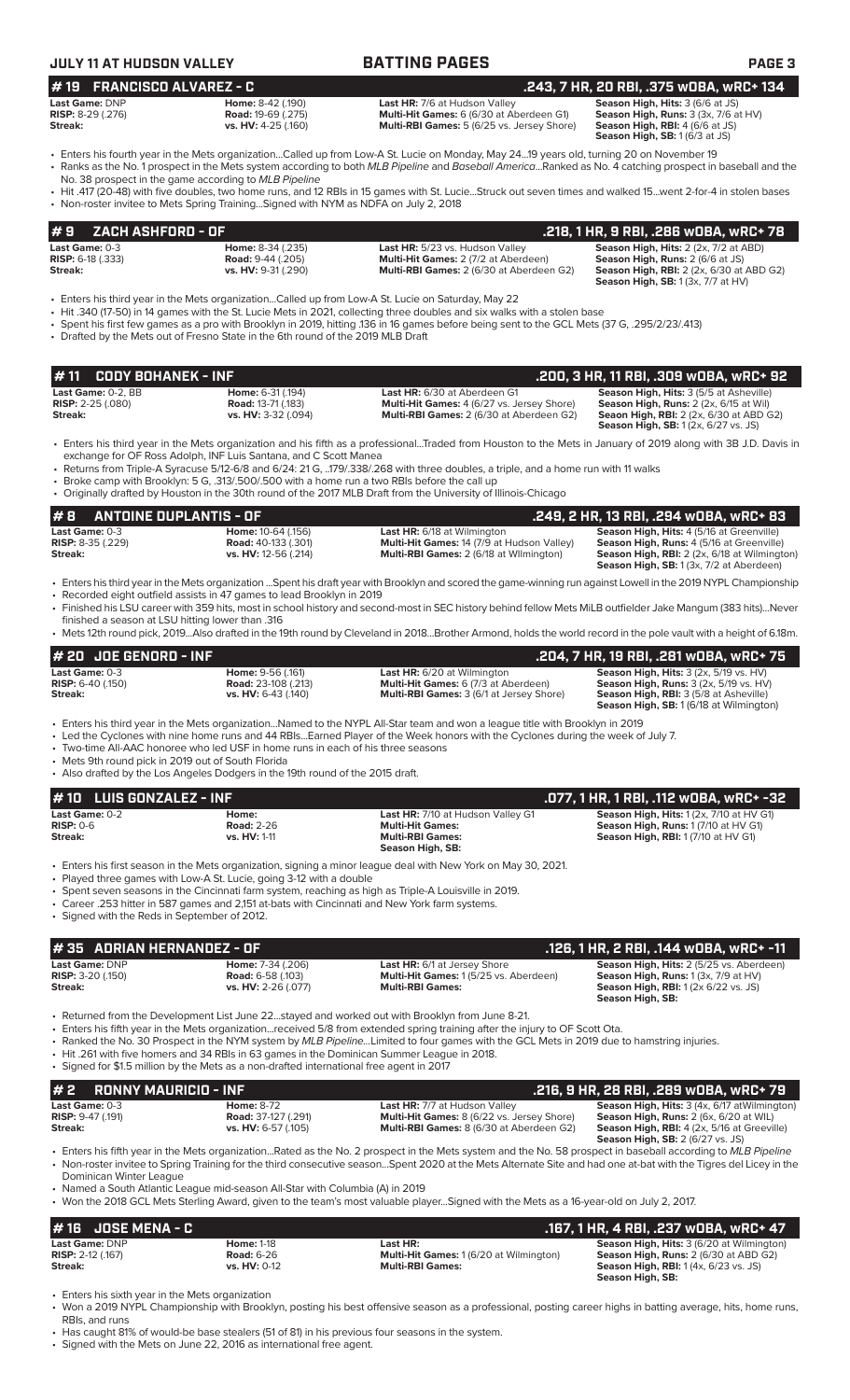## **JULY 11 AT HUDSON VALLEY BATTING PAGES PAGE 4**

**# 4 LT STRUBLE - OF**<br> **.238, 0 HR, 3 RBI, .341 WOBA, WRC+ 112**<br> **.238, 0 HR, 3 RBI, .341 WOBA, WRC+ 112**<br> **RISP:** 4-13 (.308)<br> **Road:** 4-20 (.200)<br> **Streak: .238, 0 HR, 3 RBI, .341 WOBA, WRC+ 112**<br> **Season High, Runs: Last Game:** 0-2, BB **Home:** 6-19 (.316) **Last HR: Season High, Hits:** 2 (6/25 vs. JS) **RISP:** 4-13 (.308) **Road:** 4-20 (.200) **Multi-Hit Games:** 1 (6/25 vs. Jersey Shore) **Season High, Runs:** 1 (5x, 7/3 at ABD) **Streak: vs. HV:** 2-11 **Multi-RBI Games:** 2 (7/3 at Aberdeen) **Season High, RBI:** 2 (2x, 7/3 at ABD) **Season High, SB:** 

- Enters his third year in the Mets organization...Returned 6/8 from Triple-A Syracuse...went 1-2 with a walk in two games...received from Low-A St Lucie on 5/18. • With Brooklyn 5/19-5/23: 1-5...Went 6-21 (.286) with three RBIs and four walks in seven games with the St. Lucie Mets to begin the year
- Played in the GCL in 2019, hitting .231 over 18 games during his draft year • Selected by the Mets in the 29th round in 2019 out of Felician College...Hails from Hammonton, NJ

|             | # 17 JUAN URIARTE - C |                                                                                                      | . .196, O HR, 1 RBI, .249 wOBA, wRC+ 54'             |                                             |  |  |  |  |  |
|-------------|-----------------------|------------------------------------------------------------------------------------------------------|------------------------------------------------------|---------------------------------------------|--|--|--|--|--|
|             | Last Game: 0-2. BB    | <b>Home: 6-20</b>                                                                                    | Last HR:                                             | <b>Season High, Hits: 2 (6/9 vs. HV G2)</b> |  |  |  |  |  |
| $RISP: 2-8$ |                       | <b>Road:</b> 5-33 (.152)                                                                             | <b>Multi-Hit Games: 1 (6/9 vs. Hudson Valley G2)</b> | <b>Season High, Runs: 2 (5/19 vs. HV)</b>   |  |  |  |  |  |
| Streak:     |                       | vs. HV: 5-17 (.294)                                                                                  | <b>Multi-RBI Games: 1 (6/18 at Wilmington)</b>       | Season High, RBI: 2 (6/18 at WIL)           |  |  |  |  |  |
|             |                       |                                                                                                      |                                                      | Season High, SB:                            |  |  |  |  |  |
|             |                       | • Enters his eighth year in the Mets organization. Spent 2019 with Columbia (A) and the GCL Mets (R) |                                                      |                                             |  |  |  |  |  |

- Enters his eighth year in the Mets organization...Spent 2019 with Columbia (A) and the GCL Mets (R)
- Injured in his first at-bat with Brooklyn in 2018 on Opening Day at Staten Island, missing the entire season
- Finished 10th in batting average in the Appalachian League with Kingsport in 2017, hitting .305 • Caught 16 of 44 (36%) would-be base stealers in 2019.
- Signed with the Mets as a NDFA on July 4, 2014.

| #12 JEREMY VASOUEZ - INF  |                     |                                                  | .222, 2 HR, 5 RBI, .318 wOBA, wRC+ 98             |
|---------------------------|---------------------|--------------------------------------------------|---------------------------------------------------|
| Last Game: $0-1$ . $2$ BB | <b>Home: 3-16</b>   | <b>Last HR: 7/9 at Hudson Valley</b>             | <b>Season High, Hits: 2 (7/9 at HV)</b>           |
| $RISP: 1-6$               | <b>Road:</b> 5-20   | <b>Multi-Hit Games: 2 (7/9 at Hudson Valley)</b> | <b>Season High, Runs:</b> $1(4x, 7/9$ at $HV$ )   |
| Streak:                   | <b>vs. HV: 3-11</b> | <b>Multi-RBI Games: 2 (7/9 at Hudson Valley)</b> | <b>Season High, RBI:</b> $3(6/25 \text{ vs. JS})$ |
|                           |                     |                                                  | <b>Season High, SB: 1 (7/2 at ABD)</b>            |

- Enters his fifth season in the Mets organization...Received from Double-A Binghamton on June 22<br>• Played 32 games with the RumblePonies this season, hitting 171 (18-105) with one double, one hon
- Played 32 games with the RumblePonies this season, hitting .171 (18-105) with one double, one home run, and 11 RBIs.
- Played with Brooklyn in 2017, hitting .225 with one home run and eight RBIs in 31 games. • Drafted by the Mets in the 28th round of the 2017 MLB Draft from Nova Southeastern in his home state of Florida...Is from Palm City, FL.

|                              |                                   |                         |                  | Hardest Hit Balls - 2021 (not all games listed- from available Trackman data) |          |      |                          |                            |                  |                        |  |
|------------------------------|-----------------------------------|-------------------------|------------------|-------------------------------------------------------------------------------|----------|------|--------------------------|----------------------------|------------------|------------------------|--|
| Date                         | Player                            | <b>Upponent</b>         | <b>Exit Velo</b> | Result                                                                        |          | Date | Player                   | Upponent                   | <b>Exit Velo</b> | Result                 |  |
| 6/12                         | <b>Francisco Alvarez</b>          | vs. Hudson Valley 112.5 |                  | Double                                                                        |          | 6/5  | <b>Francisco Alvarez</b> | at Jersey Shore            | 108.7            | <b>Ground Ball Out</b> |  |
| 6/11                         | <b>Brett Baty</b>                 | vs. Hudson Valley 111.2 |                  | <b>Ground Out</b>                                                             |          | 6/2  | <b>Francisco Alvarez</b> | at Jersey Shore            | 108.7            | Single                 |  |
| 6/29                         | Ronny Mauricio                    | at Aberdeen             | 110.4            | Single                                                                        |          | 6/16 | Ronny Mauricio           | at Wilmington              | 107.5            | Home Run               |  |
| 7/3                          | Luis Gonzalez                     | at Aberdeen             | 109.9            | <b>Ground Out</b>                                                             |          | 6/15 | Ronny Mauricio           | at Wilmington              | 107.2            | Single                 |  |
| 6/1                          | Adrian Hernandez                  | at Jersey Shore         | 109.8            | Home Run                                                                      |          | 6/9  | Brett Baty               | vs. Hudson ValleyG2 107.3  |                  | Double                 |  |
| 6/6                          | <b>Francisco Alvarez</b>          | at Jersev Shore         | 109.7            | Single                                                                        |          | 5/23 | Hayden Senger            | vs. Hudson Valley          | 107              | <b>Home Run</b>        |  |
| 6/1                          | Ronny Mauricio                    | at Jersey Shore         | 109.6            | <b>Triple</b>                                                                 |          | 5/29 | Ronny Mauricio           | vs. Aberdeen               | 107              | Line Drive Out         |  |
| 6/22                         | Brett Baty                        | vs. Jersey Shore        | 109.2            | Double                                                                        |          | 6/6  | <b>Francisco Alvarez</b> | at Jersey Shore            | 106.9            | Double                 |  |
| 6/15                         | <b>Francisco Alvarez</b>          | at Wilmington           | 109.2            | Single                                                                        |          | 6/30 | <b>Francisco Alvarez</b> | at Aberdeen G1             | 106.7            | Ground Ball Out        |  |
| 6/1                          | Francisco Alvarez at Jersey Shore |                         | 109.0            | Home Run                                                                      |          | 6/6  | Joe Genord               | at Jersey Shore            | 106.6            | <b>Ground Ball Out</b> |  |
| 5/25                         | Francisco Alvarez                 | vs. Aberdeen            | 109              | Single                                                                        |          | 7/3  | Luke Ritter              | at Aberdeen                | 106.5            | Line Drive Single      |  |
| <b>Recent Home Run Chart</b> |                                   |                         |                  |                                                                               |          |      |                          |                            |                  |                        |  |
| Date                         | <b>Player</b>                     | Upponent                | Exit Velo        | <b>Launch Angle</b>                                                           | Distance | 6/26 | Brett Baty               | vs. Jersey Shore 103.8 mph |                  | 19.8<br>$-1$           |  |

| I vate | Player                                       | upponent                                    | EXIT VEIO | Launch Andle | <b>LISTANCE</b> | D / CD | brett batv                                  | VS. Jersey Shore 103.8 Mpn   |         | 13.0 | 370 II. |
|--------|----------------------------------------------|---------------------------------------------|-----------|--------------|-----------------|--------|---------------------------------------------|------------------------------|---------|------|---------|
| 6/9    | Gerson Molina                                | vs. Hudson Valley 98.4 mph                  |           | 29           | 390 ft.         |        | Francisco Alvarez vs. Jersey Shore 97.4 mph |                              |         | 24.4 | 369 ft. |
|        | Brett Baty                                   | vs. Hudson Valley 91 mph                    |           | 32           | 342 ft.         | 6/29   | Luke Ritter                                 | at Aberdeen                  | 101 mph | 35.8 | 417 ft. |
| 6/12   | Francisco Alvarez vs. Hudson Valley 99.5 mph |                                             |           | 29           | 381 ft.         | 6/30   | Cody Bohanek                                | at Aberdeen G1     102.3 mph |         | 25.6 | 436 ft. |
| 6/16   | Ronny Mauricio                               | at Wilmington                               | 107.5 mph | 22           | 426 ft.         | 6/30   | Ronny Mauricio                              | at Aberdeen G2               | 104 mph | 24.5 | 417 ft. |
| 6/17   | Blake Tiberi                                 | at Wilmington                               |           |              |                 | 7/4    | Luke Ritter                                 | at Aberdeen                  |         |      |         |
| 6/18   | Luke Ritter                                  | at Wilmington                               |           |              |                 | 7/6    | Francisco Alvarez at Hudson Valley          |                              |         |      |         |
|        | Antoine Duplantis at Wilmington              |                                             |           |              |                 |        | Brett Baty                                  | at Hudson Valley             |         |      |         |
|        | Blake Tiberi                                 | at Wilmington                               |           |              |                 |        | Luke Ritter                                 | at Hudson Valley             |         |      |         |
| 6/19   | Luke Ritter                                  | at Wilmington                               | 107 mph   |              | 453 ft.         | 7/7    | Ronny Mauricio                              | at Hudson Valley             |         |      |         |
| 6/25   |                                              | Jeremy Vasquez vs. Jersey Shore 93.6 mph    |           | 27.9         | 348 ft.         | 7/9    | Jeremy Vasquez                              | at Hudson Valley             |         |      |         |
|        |                                              | Francisco Alvarez vs. Jersey Shore 99.1 mph |           | 28.3         | $391$ ft.       | 7/10   | Luis Gonzalez                               | at Hudson Vallev             |         |      |         |
|        |                                              |                                             |           |              |                 |        |                                             |                              |         |      |         |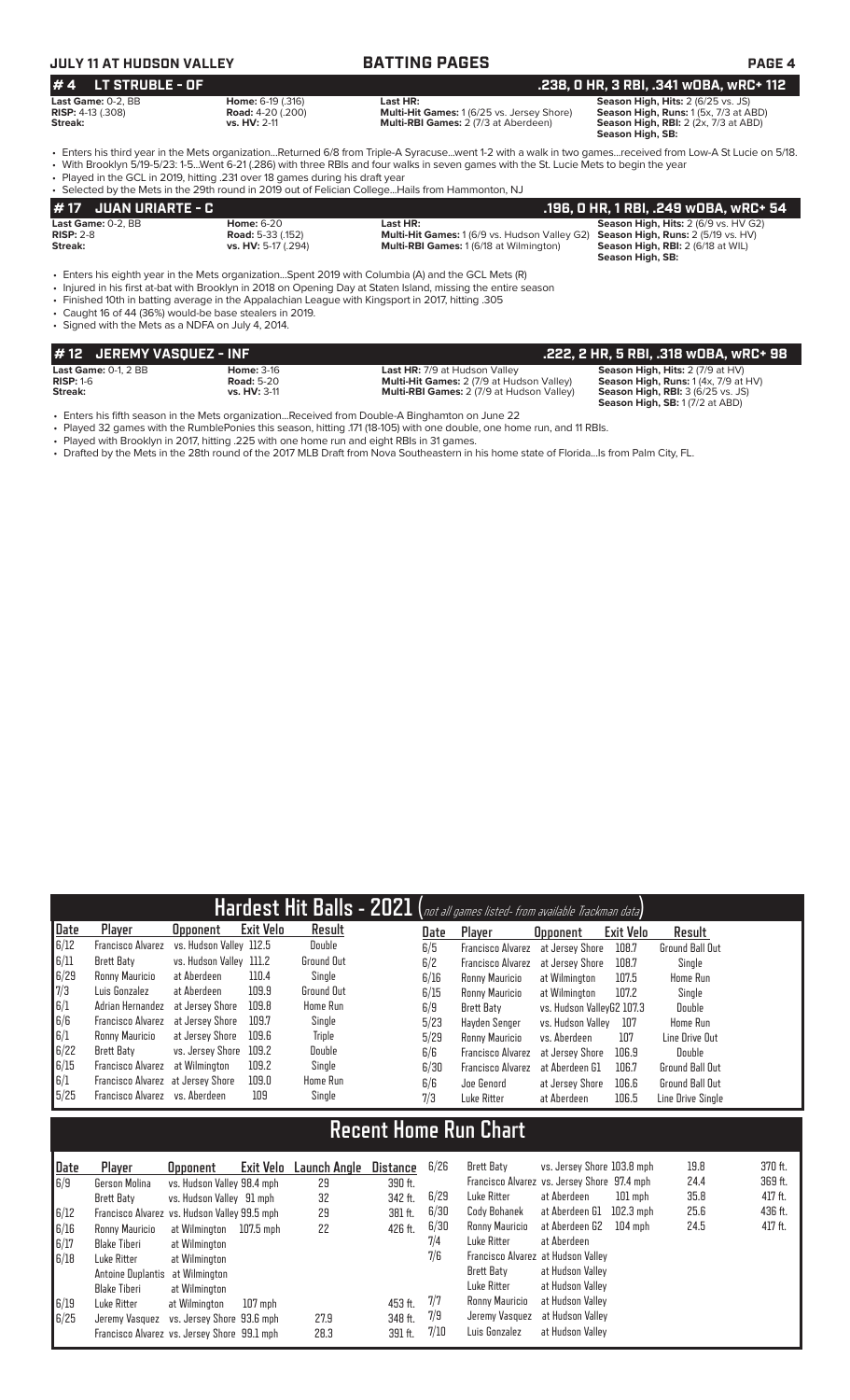| #18                                               | <b>ANDREW EDWARDS - LHP</b>                                                                                                                           |                                             |        | 30 K%, 14 BB%, 1.93 ERA, 17 G    |              |                         | <b>LAST FIVE APPEARANCES</b> |                             |                                  |                                  |                                   |                   |                                          |
|---------------------------------------------------|-------------------------------------------------------------------------------------------------------------------------------------------------------|---------------------------------------------|--------|----------------------------------|--------------|-------------------------|------------------------------|-----------------------------|----------------------------------|----------------------------------|-----------------------------------|-------------------|------------------------------------------|
| Leadoff: 2-19                                     | Last App: 7/10 at HVG2 Last Loss: 6/19 at WIL<br><b>Inherited Runners/Stranded: 5/5</b>                                                               | <b>SV/OP (Last):</b> 1/1 (6/15 at WIL)      |        | Holds:                           | DATE         | OPP                     | <b>DEC</b>                   | <b>ANDREW EDWARDS</b><br>IP | н                                | R                                | ER                                | <b>BB</b>         | Κ<br>H                                   |
|                                                   | · Enters his third year in the Mets organizationStruck out the final batter in Game 3 of the 2019                                                     |                                             |        |                                  | 6/24         | vs. JS                  |                              | 1.1                         | 0                                | 0                                | 0                                 | 3                 | $\overline{2}$<br>0                      |
|                                                   | NYPL Championship Series to win Brooklyn's first outright minor league title in team history                                                          |                                             |        |                                  | 6/29         | @ ABD                   |                              | 1.0                         | $\circ$                          | $\circ$                          | $\circ$                           | $\circ$           | $\circ$<br>0                             |
|                                                   | • Spent the entire 2019 season with the Cyclones, collecting three saves                                                                              |                                             |        |                                  | 7/2          | @ ABD                   |                              | 1.1                         | 2                                | $\circ$                          | $\circ$                           | $\circ$           | 3<br>0                                   |
|                                                   | . Went to New Mexico State for two seasons after pitching a pair of campaigns for Central Arizona.                                                    |                                             |        |                                  | 7/7<br>7/10  | @ HV<br>@ HV            |                              | 2.0<br>0.2                  | $\mathbf{1}$<br>$\circ$          | 0<br>$\circ$                     | 0<br>0<br>$\circ$<br>$\mathbf{1}$ |                   | 3<br>0<br>$\overline{2}$<br>0            |
| #46                                               | <b>JOSH HEJKA - RHP</b>                                                                                                                               |                                             |        | 16.1 K%, 5.4 BB%, 3.12 ERA, 11 G |              |                         |                              | <b>JOSH HEJKA</b>           |                                  |                                  |                                   |                   |                                          |
| Last App: 7/7 at HV                               | <b>Last Loss:</b>                                                                                                                                     | SV/OP (Last):                               |        | Holds: 2                         | DATE         | OPP                     | DEC                          | IP                          | н                                | R                                | ER<br>BB                          |                   | Κ<br>н                                   |
| Leadoff: 7-23                                     | <b>Inherited Runners/Stranded: 10/5</b>                                                                                                               |                                             |        |                                  | 6/19         | @ WIL                   |                              | 3.1                         | 3                                | 1                                | $\mathbf{1}$                      | O                 | $\mathbf{1}$<br>0                        |
|                                                   | • Returns to Brooklyn after spending time with Binghamton (6/3-6/9) and Syracuse (6/10-6/18).                                                         |                                             |        |                                  | 6/25         | vs. JS                  |                              | 2.1                         | 1                                | $\mathbf 0$                      | $\circ$                           | $\circ$           | 4<br>$\Omega$                            |
|                                                   | · Enters his third year in the Mets organizationWon a 2019 NYPL title with Brooklyn, splitting time                                                   |                                             |        |                                  | 6/29<br>7/3  | @ ABD<br>@ ABD          | н                            | 3.0<br>2.1                  | 3<br>2                           | 0<br>2                           | $\circ$<br>$\circ$                | 1<br>$\mathbf{1}$ | $\mathbf{1}$<br>0<br>$\overline{2}$<br>O |
| with the Cyclones and Kingsport Mets              |                                                                                                                                                       |                                             |        |                                  | 7/7          | @ HV                    |                              | 2.1                         | 3                                | 1                                | O<br>1                            |                   | 1<br>0                                   |
|                                                   | · Signed as a minor league free agent in mid-summer after pitching in six games with the Westside                                                     |                                             |        |                                  |              |                         |                              |                             |                                  |                                  |                                   |                   |                                          |
|                                                   | Wolly Mammoths in the United Shore Baseball League                                                                                                    |                                             |        |                                  |              |                         |                              | <b>BRIAN METOYER</b>        |                                  |                                  |                                   |                   |                                          |
|                                                   | · Pitched all four years at Johns Hopkins, switching to submarine later in his career.                                                                |                                             |        |                                  | DATE         | OPP                     | <b>DEC</b>                   | IP                          | Н                                | R                                | ER                                | BB                | Κ<br>H                                   |
| #5                                                | <b>BRIAN METOYER - RHP</b>                                                                                                                            |                                             |        | 33.3 K%, 13 BB%, 3.86 ERA, 9 G   | 5/23         | vs. HV                  |                              | 2.0                         | $\circ$                          | 0                                | 0                                 | 1                 | $\mathbf{1}$<br>C                        |
| Last App: 6/15 at WIL                             | Last Loss: 5/15 at GVL                                                                                                                                | <b>SV/OP (Last):</b> 1/1 (6/3 at JS)        |        | Holds:                           |              | 5/29 vs. ABD            |                              | 1.1                         | 1                                | $\mathbf{1}$                     | 1                                 | 2                 | $\overline{2}$<br>C                      |
|                                                   | Leadoff: 4-12, 2 BB, HBP Inherited Runners/Stranded: 4/3                                                                                              |                                             |        |                                  | 6/3<br>6/9   | @ JS<br>vs. HV G1       | SV                           | 2.0<br>1.1                  | 3<br>$\circ$                     | $\mathbf{1}$<br>$\mathbf 0$      | $\mathbf{1}$<br>$\circ$           | 0<br>2            | 5<br>C<br>3<br>C                         |
|                                                   | · Enters his fourth year in the Mets orgWon a New York Penn League title with Brooklyn in 2019                                                        |                                             |        |                                  | 6/15         | @ WIL                   | W                            | 2.0                         | 0                                | $\mathbf 0$                      | 0                                 | $\mathbf{1}$      | 3<br>C                                   |
|                                                   | · Struck out 40 batters over 28.2 innings with BrooklynSpent his first professional season with                                                       |                                             |        |                                  |              |                         |                              | <b>BRYCE MONTES DE OCA</b>  |                                  |                                  |                                   |                   |                                          |
| <b>GCL Mets and Kingsport Mets</b>                |                                                                                                                                                       |                                             |        |                                  |              | DATE OPP                | <b>DEC</b>                   | IP                          | H                                | R                                | ER<br>BB                          |                   | Κ<br>H                                   |
| drafted by a MLB team in school history           | • Joins Ronnie Robbins (30th, 1981 - Toronto) as the only two LSU-Alexandria Generals to be                                                           |                                             |        |                                  | 6/9          | vs. HV G2 SV            |                              | 2.0                         | $\mathbf 0$                      | 0                                | 0                                 | 2                 | 2<br>0                                   |
|                                                   | • Native of Natchitoches (NACK-ah-tish), the oldest city in Louisiana (est. 1714).                                                                    |                                             |        |                                  | 6/12<br>6/17 | vs. HV<br>@ WIL         | L                            | 1.2<br>2.0                  | $\overline{2}$<br>$\overline{2}$ | $\overline{2}$<br>$\overline{2}$ | $\mathbf{1}$<br>$\overline{2}$    | 0<br>3            | $\overline{4}$<br>0<br>O<br>0            |
|                                                   |                                                                                                                                                       |                                             |        |                                  | 7/2          | @ ABD                   | <b>SV</b>                    | 1.0                         | 0                                | 0                                | 0<br>1                            |                   | $\overline{2}$<br>0                      |
| #43                                               | <b>BRYCE MONTES DE OCA - RHP</b>                                                                                                                      | 27.4 K%, 21.4 BB%, 3.38 ERA, 14 G           |        |                                  | 7/6          | @ HV                    | L                            | 0.2                         | 1                                | $\overline{2}$                   | $\overline{2}$                    | 3                 | $\mathbf 0$<br>0                         |
| Last App: 7/6 at HV                               | Last Loss: 7/6 at HV                                                                                                                                  | <b>SV/OP (Last):</b> 2/2 (7/2 at ABD)       |        | Holds: 1                         |              |                         |                              | <b>COLBY MORRIS</b>         |                                  |                                  |                                   |                   |                                          |
| <b>Leadoff: 4-14, 4 BB</b>                        | <b>Inherited Runners/Stranded: 2/2</b>                                                                                                                |                                             |        |                                  | DATE         | OPP                     | <b>DEC</b>                   | IP                          | н                                | R                                | ER<br>BB                          |                   | Κ<br>HI                                  |
|                                                   | • Enters his fourth year in the Mets org…Has not pitched as a professional due to injuries                                                            |                                             |        |                                  | 6/16         | @ WIL                   |                              | 2.0                         | $\overline{2}$                   | 0                                | $\circ$                           | 1                 | $\circ$<br>0                             |
|                                                   | • Underwent Tommy John surgery as a high school junior and missed 2016 after having ulnar                                                             |                                             |        |                                  | 6/22<br>6/26 | vs. JS<br>vs. JS        |                              | 3.0<br>1.2                  | $\circ$<br>4                     | 0<br>$\mathbf{1}$                | 3<br>0<br>$\overline{2}$<br>1     |                   | 4<br>0<br>$\mathbf{1}$<br>$\circ$        |
| nerve transposition                               | • Previously drafted by Washington in the 15th round of the 2017 MLB Draft and by the Chicago                                                         |                                             |        |                                  | 7/2          | @ ABD                   | W                            | 2.0                         | $\mathbf 0$                      | 0                                | 0<br>0                            |                   | 2<br>0                                   |
|                                                   | White Sox in the 14th round of the 2015 MLB Draft.                                                                                                    |                                             |        |                                  | 7/9          | @ HV                    |                              | 2.2                         | 3                                | 3                                | 3                                 | 1                 | 1<br>O                                   |
|                                                   |                                                                                                                                                       |                                             |        |                                  |              |                         |                              | <b>CONNOR O'NEIL</b>        |                                  |                                  |                                   |                   |                                          |
| #38                                               | <b>COLBY MORRIS - RHP</b>                                                                                                                             | 17.4 K%, 15.4 BB%, 5.40 ERA, 10 G           |        |                                  | DATE         | OPP                     | <b>DEC</b>                   | IP                          | Н                                | R                                | ER<br>BB                          |                   | К<br>H                                   |
| Last App: 7/9 at ABD                              | <b>Last Loss:</b>                                                                                                                                     | SV/OP (Last):                               |        | Holds:                           | 6/20         | @ WIL                   |                              | 2.0                         | $\mathbf{1}$                     | $\circ$                          | $\mathbf 0$                       | $\circ$           | $\circ$<br>C                             |
| Leadoff: 5-16, 3 BB                               | Inherited Runners/Stranded: 6/2                                                                                                                       |                                             |        |                                  | 6/24         | vs. JS<br>6/30 @ ABD G2 |                              | 3.0<br>1.1                  | $\mathbf{1}$<br>4                | 0<br>3                           | 0<br>3                            | 2<br>1            | $\mathbf{1}$<br>C<br>$\overline{2}$<br>C |
|                                                   | · Enters his first season in the Mets organizationcalled up from Low-A St. Lucie on May 20                                                            |                                             |        |                                  | 7/4          | @ ABD                   |                              | 1.1                         | 2                                | 0                                | $\mathbf 0$                       | $\mathbf{1}$      | 2<br>C                                   |
|                                                   | • Made four scoreless appearances in relief for the St. Lucie Mets to being 2021<br>• Minor League free agent signingpitched at Middlebury in Vermont |                                             |        |                                  | 7/10         | @ HV                    |                              | 1.0                         | 3                                | 2                                | $\overline{2}$                    | 2                 | $\Omega$<br>C                            |
|                                                   |                                                                                                                                                       |                                             |        |                                  |              |                         |                              | <b>MICHEL OTANEZ</b>        |                                  |                                  |                                   |                   |                                          |
| #9                                                | <b>CONNER O'NEIL - RHP</b>                                                                                                                            |                                             |        | 11.9 K%, 14.3 BB%, 5.19 ERA, 5 G | DATE<br>6/22 | OPP<br>vs. JS           | DEC                          | IP<br>1.1                   | Н<br>1                           | R<br>$\mathbf 0$                 | ER<br>0                           | BB<br>2           | Κ<br>HI<br>$\mathbf{1}$<br>C             |
| Last App: 7/10 at HVG1 Last Loss:<br>Leadoff: 3-8 | Inherited Runners/Stranded: 6/1                                                                                                                       | SV/OP (Last):                               |        | Holds:                           | 6/26         | vs. JS                  | W                            | 2.1                         | $\overline{2}$                   | $\mathbf{1}$                     | $\mathbf{1}$                      | 0                 | 5<br>C                                   |
|                                                   | · Enters his fifth year in the Mets organizationreceived from Double-A Binghamton on 6/20                                                             |                                             |        |                                  | 7/1          | @ ABD                   |                              | 0.2                         | $\circ$                          | 0                                | 0                                 | 1                 | $\overline{c}$<br>C                      |
|                                                   | • Has not pitched in 2021Last pitched for Advanced-A St. Lucie in 2019                                                                                |                                             |        |                                  | 7/4          | @ ABD                   |                              | 2.0                         | $\mathbf{1}$                     | $\mathbf{1}$                     | 1                                 | 3                 | 1<br>C                                   |
|                                                   | · Spent his first professional season with Brooklyn in 2017, pitching 19 times in relief                                                              |                                             |        |                                  | 7/9          | @ HV                    |                              | 1.0                         | $\circ$                          | 0                                | 0                                 |                   | O                                        |
|                                                   | • Drafted by the Mets in the 7th round of the 2017 MLB Draft from Cal State-Northridge                                                                |                                             |        |                                  |              |                         |                              | <b>HUNTER PARSONS</b>       |                                  |                                  |                                   |                   |                                          |
|                                                   |                                                                                                                                                       |                                             |        |                                  |              | DATE OPP                | <b>DEC</b>                   | IP                          | <u>н</u>                         | $\mathbb{R}$                     | BB<br><u>ER</u>                   |                   | Κ<br>H<br>5                              |
| # 26                                              | <b>MICHEL OTANEZ - RHP</b>                                                                                                                            | 25.0 K%, 20.8 BB%, 5.85 ERA, 17 G           |        |                                  | 6/5          | @ JS<br>6/9 vs. HV G2   |                              | 3.0<br>3.0                  | 2<br>2                           | 2<br>3                           | 2<br>3                            | 2<br>1            | -1<br>3<br>$\mathbf{1}$                  |
| Last App: 7/9 at ABD                              | <b>Last Loss:</b>                                                                                                                                     | <b>SV/OP (Last): 0/2 (BS vs. JS)</b>        |        | Holds: 1                         | 6/13         | vs. HV                  |                              | 1.0                         | 2                                | $\overline{2}$                   | 1                                 | 2                 | $\circ$<br>0                             |
| Leadoff: 3-17                                     | <b>Inherited Runners/Stranded: 14/4</b>                                                                                                               |                                             |        |                                  | 7/2          | @ ABD                   |                              | 0.2                         | 0                                | 2                                | 2                                 | 2                 | 0<br>1                                   |
|                                                   | Enters his sixth year in the Mets orgNo. 26 prospect in the system according to MLB Pipeline                                                          |                                             |        |                                  | 7/9          | @ HV                    |                              | 2.0                         | $\mathbf{1}$                     | 0                                | 0                                 | 1                 | 1<br>O                                   |
|                                                   | • Returns to Brooklyn for the second assignment in a row                                                                                              |                                             |        |                                  |              |                         |                              | <b>MITCH RAGAN</b>          |                                  |                                  |                                   |                   |                                          |
|                                                   | • Pitched with the Cyclones and won an NYPL title in 2019 and also spent time with Kingsport                                                          |                                             |        |                                  | DATE         | OPP<br>vs. JS           | DEC<br>BS, W 2.2             | IP                          | <u>н</u>                         | R<br>1                           | ER<br>$_{\rm BB}$<br>0            | 2                 | Κ<br>H<br>$\mathbf{1}$                   |
|                                                   | • Missed 2017 due to injuryStruck out 21 batters in 21.1 innings with the DSL Mets1 in 2016.                                                          |                                             |        |                                  | 6/23<br>6/27 | vs. JS                  |                              | 2.0                         | 0<br>O                           | 0                                | 0                                 | 1                 | C<br>3<br>C                              |
| #44                                               | <b>HUNTER PARSONS - RHP</b>                                                                                                                           | 22.4 K%, 16.4 BB%, 4.91 ERA, 8 G            |        |                                  | 6/30         | @ ABD                   | SV                           | 0.2                         | $\overline{2}$                   | 0                                | 0                                 | 0                 | $\mathbf{1}$<br>C                        |
| Last App: 7/9 at HV                               | Last Loss:                                                                                                                                            | SV/OP (Last):                               |        | Holds:                           | 7/3          | @ ABD                   | BS, L                        | 0.1                         | $\overline{2}$                   | 2                                | 0                                 | 0                 | 0<br>C                                   |
| <b>Leadoff:</b> 2-11, 3 BB                        | <b>Inherited Runners/Stranded: 4/2</b>                                                                                                                |                                             |        |                                  | 7/6          | @ HV                    |                              | 1.1                         | 2                                | 1                                | 1                                 | 0                 | $\overline{2}$<br>С                      |
|                                                   | • Enters his third year in the Mets orgCalled up from Low-A St. Lucie on May 20                                                                       |                                             |        |                                  |              |                         |                              | <b>EVY RUIBAL</b>           |                                  |                                  |                                   |                   |                                          |
|                                                   | • Made four relief appearances with the Mets (A-), striking out 18 in 10 innings (45% K rate).                                                        |                                             |        |                                  | DATE         | OPP                     | DEC                          | IP                          | Н,                               | R                                | ER BB                             |                   | K<br>H                                   |
|                                                   | • Pitched with the Cyclones and won an NYPL title in 2019                                                                                             |                                             |        |                                  | 6/29         | @ ABD                   |                              | 1.0                         | 1                                | 2                                | 2                                 | 1                 | $\mathbf{1}$<br>O                        |
|                                                   |                                                                                                                                                       |                                             |        |                                  | 7/6          | @ HV                    |                              | 2.0                         | 1                                | 1                                | $\mathbf{1}$<br>1                 |                   | 2<br>O                                   |
| #48                                               | <b>MITCH RAGAN - RHP</b>                                                                                                                              | 25.0 K%, 12.5 BB%, 1.83 ERA, 13 G           |        |                                  |              |                         |                              |                             |                                  |                                  |                                   |                   |                                          |
| Last App: 7/6 at ABD                              | Last Loss: 7/3 at Aberdeen                                                                                                                            | SV/OP (Last): 2/5 (6/30 at ABD G2) Holds: 1 |        |                                  |              |                         |                              |                             |                                  |                                  |                                   |                   |                                          |
|                                                   | <b>Leadoff:</b> 5-12, 4 BB, HR Inherited Runners/ <b>S</b> tranded: 9/5                                                                               |                                             |        |                                  |              |                         |                              |                             |                                  |                                  |                                   |                   |                                          |
|                                                   | • Enters his third year in the Mets organizationWon a title with Brooklyn in 2019,                                                                    |                                             |        |                                  |              |                         |                              |                             |                                  |                                  |                                   |                   |                                          |
|                                                   | earning the win in the championship-clinching game against Lowell                                                                                     |                                             |        |                                  |              |                         |                              |                             |                                  |                                  |                                   |                   |                                          |
|                                                   | • Named a New York-Penn League All-Star with the Cyclones                                                                                             |                                             |        |                                  |              |                         |                              |                             |                                  |                                  |                                   |                   |                                          |
|                                                   | • Named the 2019 Big East Pitcher of the Year with Creighton                                                                                          |                                             |        |                                  |              |                         |                              |                             |                                  |                                  |                                   |                   |                                          |
|                                                   | • Pitched at Creighton for two seasonsspent 2017 with lowa West & 2016 with Wayne State.                                                              |                                             |        |                                  |              |                         |                              |                             |                                  |                                  |                                   |                   |                                          |
| # 50                                              | <b>EVY RUIBAL - RHP</b>                                                                                                                               | 23.1%, 15.4 BB% 9.00 ERA, 2 G               |        |                                  |              |                         |                              |                             |                                  |                                  |                                   |                   |                                          |
| Last App: 7/6 at HV                               | Last Loss:                                                                                                                                            | SV/OP (Last):                               | Holds: |                                  |              |                         |                              |                             |                                  |                                  |                                   |                   |                                          |

**Leadoff:** 1-2 **Inherited Runners/Stranded:**

• Signed to a minor league deal on June 27 from the Florence Y'alls (Frontier League)

• Pitched in the Dodgers system from 2015-2018, reaching High-A Rancho Cucamonga

• Drafted by the Dodgers in the 16th round of the 2017 MLB Draft from Notre Dame

• From Milburn, New Jersey, attending Milburn High School

|                |               |    |     |     |     | <b>Number of Pitches Thrown</b> |      |
|----------------|---------------|----|-----|-----|-----|---------------------------------|------|
| <b>Pitcher</b> | Days Rest 7/6 |    | 7/7 | 7/8 | 7/9 | 7/10                            | 7/11 |
| Edwards        | 0             |    | 30  |     |     | 18                              |      |
| Hejka          | 3             |    | 39  |     |     |                                 |      |
| Montes de Oca  | 4             | 34 |     |     |     |                                 |      |
| Morris         |               |    |     |     | 54  |                                 |      |
| O'Neil         | O             |    |     |     |     | 25                              |      |
| Otanez         |               |    |     |     | 12  | --                              |      |
| Parsons        |               |    |     |     | 29  |                                 |      |
| Ragan          | 4             | 28 |     |     |     | --                              |      |
| Ruibal         | 4             | 26 |     |     |     |                                 |      |

|                       | LAST FIVE APPEARANCES |            |                   |                |          |          |    |                |           |  |  |  |
|-----------------------|-----------------------|------------|-------------------|----------------|----------|----------|----|----------------|-----------|--|--|--|
| <b>ANDREW EDWARDS</b> |                       |            |                   |                |          |          |    |                |           |  |  |  |
| DATE                  | OPP                   | <b>DEC</b> | IP                | н              | R        | ER       | ВB | Κ              | HR        |  |  |  |
| 6/24                  | vs. JS                |            | 1.1               | $\Omega$       | $\Omega$ | $\Omega$ | 3  | $\overline{2}$ | $\Omega$  |  |  |  |
| 6/29                  | @ ABD                 |            | 1.0               | 0              | 0        | O        | O  | 0              | $\Omega$  |  |  |  |
| 7/2                   | @ ABD                 |            | 1.1               | $\overline{2}$ | 0        | O        | O  | 3              | 0         |  |  |  |
| 7/7                   | @ HV                  |            | 2.0               | 1              | $\Omega$ | O        | O  | 3              | $\Omega$  |  |  |  |
| 7/10                  | @ HV                  |            | 0.2               | O              | $\Omega$ | $\Omega$ | 1  | 2              | $\Omega$  |  |  |  |
|                       |                       |            | <b>JOSH HEJKA</b> |                |          |          |    |                |           |  |  |  |
| <b>DATE</b>           | OPP                   | <b>DEC</b> | IP                | н              | R        | ER       | ВB | K              | <b>HR</b> |  |  |  |
| 6/19                  | @ WIL                 |            | 3.1               | 3              | 1        | 1        | O  | 1              | $\Omega$  |  |  |  |
| 6/25                  | vs. JS                |            | 2.1               | 1              | 0        | O        | O  | 4              | 0         |  |  |  |
| 6/29                  | @ ABD                 |            | 3.0               | 3              | $\Omega$ | O        | 1  | 1              | $\Omega$  |  |  |  |
| 7/3                   | @ ABD                 | н          | 2.1               | $\overline{2}$ | 2        | $\Omega$ | 1  | 2              | $\Omega$  |  |  |  |
| 7/7                   | @ HV                  |            | 2.1               | 3              | 1        | 0        | 1  | 1              | 0         |  |  |  |

|                            |                      |            | <b>BRIAN METOYER</b> |                |                |                |                |                |          |  |  |
|----------------------------|----------------------|------------|----------------------|----------------|----------------|----------------|----------------|----------------|----------|--|--|
| <b>DATE</b>                | OPP                  | <b>DEC</b> | IP                   | Н              | R              | ER             | BB             | Κ              | ΗR       |  |  |
| 5/23                       | vs. HV               |            | 2.0                  | O              | $\Omega$       | 0              | 1              | 1              | 0        |  |  |
| 5/29                       | vs. ABD              |            | 1.1                  | 1              | 1              | 1              | $\overline{2}$ | 2              | 0        |  |  |
| 6/3                        | $@$ JS               | SV         | 2.0                  | 3              | 1              | 1              | 0              | 5              | 0        |  |  |
| 6/9                        | vs. HV G1            |            | 1.1                  | $\Omega$       | $\Omega$       | 0              | $\overline{2}$ | 3              | 0        |  |  |
| 6/15                       | @ WIL                | W          | 2.0                  | O              | 0              | 0              | 1              | 3              | $\Omega$ |  |  |
| <b>BRYCE MONTES DE OCA</b> |                      |            |                      |                |                |                |                |                |          |  |  |
| DATE                       | OPP                  | <b>DEC</b> | IP                   | Н              | R              | ER             | BB             | Κ              | HR       |  |  |
| 6/9                        | vs. HV G2            | <b>SV</b>  | 2.0                  | $\Omega$       | 0              | O              | $\overline{2}$ | $\overline{2}$ | 0        |  |  |
| 6/12                       | vs. HV               | L          | 1.2                  | $\overline{2}$ | 2              | 1              | 0              | $\overline{4}$ | 0        |  |  |
| 6/17                       | @ WIL                |            | 2.0                  | $\overline{2}$ | $\overline{2}$ | $\overline{2}$ | 3              | 0              | 0        |  |  |
| 7/2                        | @ ABD                | SV         | 1.0                  | 0              | 0              | $\Omega$       | 1              | $\overline{2}$ | 0        |  |  |
| 7/6                        | @ HV                 | L          | 0.2                  | 1              | $\overline{2}$ | $\overline{2}$ | 3              | $\Omega$       | $\Omega$ |  |  |
|                            |                      |            | <b>COLBY MORRIS</b>  |                |                |                |                |                |          |  |  |
| DATE                       | OPP                  | <b>DEC</b> | IP                   | Н              | R              | ER             | <b>BB</b>      | Κ              | HR       |  |  |
| 6/16                       | @ WIL                |            | 2.0                  | $\overline{2}$ | 0              | $\Omega$       | 1              | $\Omega$       | $\Omega$ |  |  |
| 6/22                       | vs. JS               |            | 3.0                  | $\Omega$       | 0              | O              | 3              | 4              | O        |  |  |
| 6/26                       | vs. JS               |            | 1.2                  | 4              | 1              | $\overline{2}$ | 1              | 1              | $\Omega$ |  |  |
| 7/2                        | @ ABD                | W          | 2.0                  | $\Omega$       | 0              | O              | O              | 2              | 0        |  |  |
| 7/9                        | @ HV                 |            | 2.2                  | 3              | 3              | 3              | 1              | 1              | $\Omega$ |  |  |
|                            | <b>CONNOR O'NEIL</b> |            |                      |                |                |                |                |                |          |  |  |
| DATE                       | OPP                  | <b>DEC</b> | IP                   | Н              | R              | ER             | ВB             | Κ              | ΗR       |  |  |
| 6/20                       | @ WIL                |            | 2.0                  | 1              | $\Omega$       | 0              | 0              | $\Omega$       | 0        |  |  |
| $\sim$ 1 $\sim$ 4          | $\sim$ 10            |            | $\sim$ $\sim$        | $\overline{a}$ | $\sim$         | $\sim$         | $\sim$         | $\overline{a}$ | $\sim$   |  |  |

| 6/20        | $\omega$ WIL  |            | 2.0                   |                | O              | O              | O              | O           | O  |
|-------------|---------------|------------|-----------------------|----------------|----------------|----------------|----------------|-------------|----|
| 6/24        | vs. JS        |            | 3.0                   | 1              | 0              | 0              | $\overline{2}$ | 1           | 0  |
|             | 6/30 @ ABD G2 |            | 1.1                   | 4              | 3              | 3              | 1              | 2           | 0  |
| 7/4         | @ ABD         |            | 1.1                   | $\overline{2}$ | 0              | 0              | 1              | 2           | 0  |
| 7/10        | @ HV          |            | 1.0                   | 3              | 2              | $\overline{2}$ | 2              | 0           | 0  |
|             |               |            | <b>MICHEL OTANEZ</b>  |                |                |                |                |             |    |
| <b>DATE</b> | OPP           | DEC        | IP                    | Н              | R              | ER             | BB             | Κ           | ΗR |
| 6/22        | vs. JS        |            | 1.1                   | 1              | $\Omega$       | 0              | 2              | 1           | 0  |
| 6/26        | vs. JS        | W          | 2.1                   | 2              | 1              | 1              | 0              | 5           | 0  |
| 7/1         | @ ABD         |            | 0.2                   | 0              | 0              | 0              | 1              | 2           | 0  |
| 7/4         | @ ABD         |            | 2.0                   | 1              | 1              | 1              | 3              | 1           | 0  |
| 7/9         | @ HV          |            | 1.0                   | 0              | 0              | 0              | 1              | 1           | 0  |
|             |               |            | <b>HUNTER PARSONS</b> |                |                |                |                |             |    |
| <b>DATE</b> | OPP           | <b>DEC</b> | IP                    | н              | R              | ER             | BB             | Κ           | ΗR |
| 6/5         | @ JS          |            | 3.0                   | $\overline{2}$ | 2              | $\overline{2}$ | $\overline{2}$ | 5           | 1  |
| 6/9         | vs. HV G2     |            | 3.0                   | 2              | 3              | 3              | 1              | 3           | 1  |
| 6/13        | vs. HV        |            | 1.0                   | 2              | 2              | 1              | 2              | $\mathbf 0$ | 0  |
| 7/2         | @ ABD         |            | 0.2                   | $\Omega$       | $\overline{2}$ | $\overline{2}$ | $\overline{2}$ | 1           | 0  |
| 7/9         | @ HV          |            | 2.0                   | 1              | 0              | O              | 1              | 1           | 0  |
|             |               |            | <b>MITCH RAGAN</b>    |                |                |                |                |             |    |
| DATE        | OPP           | DEC        | IP                    | Н              | R              | ER             | BB             | Κ           | ΗR |

|                   | 6/27 vs. JS                |        | 2.0               | $\circ$ $\circ$ |  | $\circ$ |          | -3 | $\Omega$ |
|-------------------|----------------------------|--------|-------------------|-----------------|--|---------|----------|----|----------|
|                   |                            |        |                   |                 |  |         |          |    |          |
|                   | 6/30 @ ABD SV 0.2 2 0 0    |        |                   |                 |  |         | $\Omega$ |    | $\Omega$ |
|                   | 7/3 @ ABD BS.L 0.1 2 2 0 0 |        |                   |                 |  |         |          | O  | $\circ$  |
| 7/6               | @ HV                       |        | $1.1 \t2 \t1 \t1$ |                 |  |         | $\Omega$ |    | $\Omega$ |
| <b>EVY RUIBAL</b> |                            |        |                   |                 |  |         |          |    |          |
|                   |                            |        |                   |                 |  |         |          |    |          |
| DATE              | OPP                        | DEC IP |                   | H R             |  | ER      | BB       | K  | HR       |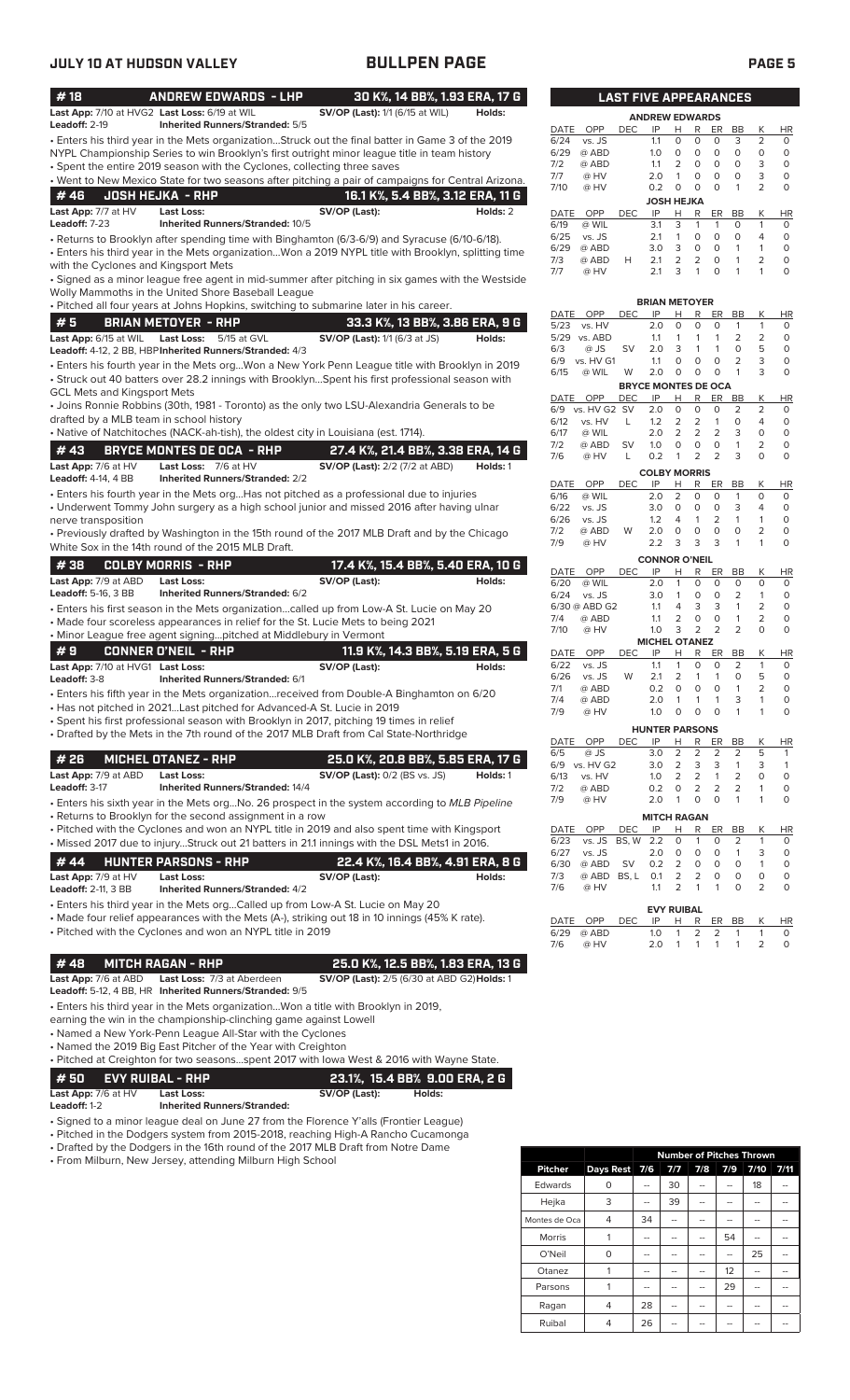| Home Runs, Consecutive Games Three games (2x, last: Luke Ritter, 6/18-6/21) |
|-----------------------------------------------------------------------------|
|                                                                             |
|                                                                             |
|                                                                             |
|                                                                             |
|                                                                             |
|                                                                             |
|                                                                             |
| Most Extra-Base Hits, Game 3 (3x, Cody Bohanek, 6/15 at Wilmington)         |
|                                                                             |
| <b>TEAM BATTING HIGHS</b>                                                   |
|                                                                             |
|                                                                             |
|                                                                             |
|                                                                             |
|                                                                             |
|                                                                             |

**INDIVIDUAL BATTING HIGHS**

| Most Double Plays Hit into, Game3 (5x, 7/7 at Hudson Valley - 10 innings) |  |
|---------------------------------------------------------------------------|--|
|                                                                           |  |

### **FIELDING**

Most Errors, Team, Game...............................................................................6 (5/7 at Asheville) .<br>2 (6x, last: Brett Baty, 6/11 vs. Hudson Valley)<br>3 (5/19 vs. Hudson Valley) Most Double Plays Turned, Nine-Inning Game.......................... 3 (5/19 vs. Hudson Valley) Consecutive Errorless Games, Team.

**STARTERS BY POSITION**

**C-** Alvarez (18), Uriarte (17), Mena (12), Senger (9)

**1B-** Genord (41), Vasquez (6), Ritter (5), Bohanek (3), Winaker (2)

**2B-** Ritter (37), Walters (12), Gonzalez (4), Tiberi (1), Struble (1), McNeil (1), Bohanek (1)

**3B-** Baty (41), Bohanek (8), Tiberi (7), Gonzalez (1)

**SS-** Mauricio (45), Bohanek (5), Walters (4), Gonzalez (3)

**LF-** Duplantis (31), Tiberi (12), Bohanek (4), Vasquez (4), Baty (3), Winaker (1), Ashford (1), Struble (1)

**CF-** Hernandez (22), Duplantis (18), Mangum (8), Hernandez (8), Molina (6), Ota (2), Ashford (1)

**RF-** Ashford (22), Struble (11), Molina (10), Bohanek (5), Winaker (4), Hernandez (4), Ota (1)

**STARTERS BY BATTING ORDER DH-** Alvarez (16), Baty (7), Genord (6), Mauricio (5), Ritter (4), Bohanek (3), Tiberi (3), Hernandez (3), Senger (2), Mena (2), Walters (2), Vasquez (2), Mangum (1), Ashford (1)

**1st -** Duplantis (45), Bohanek (4), Tiberi (2), Mangum (2), Struble (2), Ashford (1), McNeil (1)

**2nd -** Bohanek (15), Mauricio (10), Ashford (6), Mangum (5), Duplantis (4), Winaker (4), Gonzalez (3), Tiberi (3), Struble (3), Walters (2), Alvarez (2), Ritter (1)

**3rd -** Mauricio (42), Baty (15)

**4th-** Baty (36), Ritter (9), Alvarez (9), Genord (2), Vasquez (1)

**5th-** Alvarez (24), Ritter (14), Genord (5), Senger (4), Ashford (4), Ota (2), Bohanek (2), Hernandez (1), Vasquez (1)

**6th-** Ritter (18), Genord (12), Ashford (9), Bohanek (4), Hernandez (3), Senger (3), Mena (2), Winaker (2), Ota (1), Tiberi (1), Uriarte (1)

**7th-** Genord (22), Tiberi (5), Vasquez (4), Bohanek (4), Gonzalez (3), Senger (3), Uriarte (3), Ashford (3), Ritter (3), Hernandez (2), Walters (2), Mena (2), Winaker (1)

**8th-** Tiberi (11), Hernandez (10), Genord (6), Vasquez (6), Walters (6), Mena (6), Uriarte (6), Ashford (2), Senger (1), Molina (1), Struble (1), Gonzalez (1)

**9th-** Molina (15), Hernandez (13), Walters (7), Uriarte (7), Struble (5), Mena (4), Mangum (2), Struble (2), Tiberi (1), Gonzalez (1)

| <b>CATCHERS STEALING</b> |    |     |            |      | <b>MULTI-RUN INNINGS</b> |                     |  |  |
|--------------------------|----|-----|------------|------|--------------------------|---------------------|--|--|
| <b>Name</b>              | СS | АТТ | <b>PCT</b> | Runs | <b>Times</b>             | Last                |  |  |
| Alvarez                  | 6  | 29  | 21%        | 6    |                          | 7th, 5/20 vs. HV    |  |  |
| Mena                     | 3  | 15  | 20%        | 5    | 4                        | 3rd, 6/30 at ABD G2 |  |  |
| Senger                   | フ  | 10  | 20%        | 4    | 4                        | 8th, 6/26 vs. JS    |  |  |
| Uriarte                  |    | 29  | 38%        | 3    | 19                       | 6th, 7/6 at HV      |  |  |
| Team                     | フフ | 83  | 27%        | っ    | 32                       | 9th, 7/9 at HV      |  |  |

|                  |                                                             | 2  | 7 R. |    |      |    |         |      |   | 4 5 6 7 8 9 10 + TOTALS |
|------------------|-------------------------------------------------------------|----|------|----|------|----|---------|------|---|-------------------------|
| <b>OPPONENTS</b> | <sup>1</sup> 34   36   52   44   22   35   21   35   16   5 |    |      |    |      |    |         |      |   | 295                     |
| <b>BKLYN</b>     | 30                                                          | 19 | 21   | 33 | l 22 | 30 | 25   32 | 16 I | 6 | 236                     |

### **JULY 11 AT HUDSON VALLEY HIGH/LOW & CHARTS PAGE 6**

| INDIVIDUAL PITCHING HIGHS                                                   |
|-----------------------------------------------------------------------------|
|                                                                             |
|                                                                             |
|                                                                             |
|                                                                             |
| Most Strikeouts, Game, Reliever5 (3x, Michel Otanez, 6/26 vs. Jersey Shore) |
|                                                                             |
|                                                                             |
|                                                                             |
|                                                                             |
|                                                                             |
|                                                                             |
|                                                                             |

| TEAM PITCHING HIGHS                                                        |  |
|----------------------------------------------------------------------------|--|
|                                                                            |  |
|                                                                            |  |
|                                                                            |  |
|                                                                            |  |
|                                                                            |  |
| Most Consecutive Scoreless Innings 13 (6/22-6/23 vs. Jersey Shore)         |  |
|                                                                            |  |
|                                                                            |  |
|                                                                            |  |
|                                                                            |  |
| Most Strikeouts, Extra Innings  10 (2x, 7/7 at Hudson Valley - 10 innings) |  |
|                                                                            |  |
| Most Walks Allowed, Extra Innings 6 (6/23 vs. Jersey Shore - 10 innings)   |  |
| Fewest Walks Allowed, Game 1 (4x, last, 7/7 at Hudson Valley - 10 innings) |  |
|                                                                            |  |
| Most Pitchers Used, Extra Innings5 (5/23 vs. Hudson Valley - 12 innings)   |  |
|                                                                            |  |

|                          |                      |                           | <b>TEAM MISCELLANEOUS</b>                                                      |  |
|--------------------------|----------------------|---------------------------|--------------------------------------------------------------------------------|--|
|                          |                      |                           |                                                                                |  |
|                          |                      |                           | Longest Game, Time, Extra-Inning Game3:30 (6/23 vs. Jersey Shore - 10 innings) |  |
|                          |                      |                           | Shortest Game, Time, Nine-Inning Game  2:20 (5/18 vs. Hudson Valley)           |  |
|                          |                      |                           |                                                                                |  |
|                          |                      |                           |                                                                                |  |
|                          |                      |                           |                                                                                |  |
|                          |                      |                           |                                                                                |  |
|                          |                      |                           |                                                                                |  |
|                          |                      |                           |                                                                                |  |
|                          |                      |                           |                                                                                |  |
|                          |                      |                           |                                                                                |  |
|                          |                      |                           |                                                                                |  |
|                          |                      |                           |                                                                                |  |
|                          | OUTFIELD ASSISTS (9) |                           | <b>RECORD BREAKDOWN</b>                                                        |  |
| <b>NAME</b>              | <b>TOTAL</b>         | (LAST)                    |                                                                                |  |
|                          |                      |                           |                                                                                |  |
| Duplantis<br>Ashford     | 4                    | 5/13 at GVL<br>7/10 at HV |                                                                                |  |
| Molina                   | $\frac{2}{1}$        | 5/21 vs. HV               |                                                                                |  |
| Winaker                  | 1                    | 5/6 at ASH                |                                                                                |  |
| Bohanek                  | 1                    | 7/6 at HV                 |                                                                                |  |
|                          |                      |                           |                                                                                |  |
|                          |                      |                           |                                                                                |  |
|                          |                      |                           |                                                                                |  |
|                          |                      |                           |                                                                                |  |
|                          |                      |                           |                                                                                |  |
|                          | UNIFORM RECORDS      |                           |                                                                                |  |
|                          |                      |                           |                                                                                |  |
| <b>Home White</b>        |                      | $3-3$                     |                                                                                |  |
|                          |                      |                           |                                                                                |  |
| <b>Road Gray</b>         |                      | $11 - 23$                 |                                                                                |  |
| <b>Championship Gold</b> |                      |                           |                                                                                |  |
|                          |                      | $4-9$                     |                                                                                |  |
|                          |                      | $0 - 1$                   | Score 4 or More Runs 15-13                                                     |  |
| <b>Coney Island</b>      |                      |                           |                                                                                |  |
|                          |                      |                           |                                                                                |  |
|                          |                      |                           | Do Not Allow a Home Run 11-12                                                  |  |
|                          |                      |                           | Hit More Home Runs 10-7                                                        |  |
|                          |                      |                           | Opponent Hits More HRs1-15                                                     |  |
|                          |                      |                           |                                                                                |  |
|                          |                      |                           |                                                                                |  |
|                          |                      |                           |                                                                                |  |
|                          |                      |                           |                                                                                |  |
|                          |                      |                           |                                                                                |  |
|                          |                      |                           |                                                                                |  |
|                          |                      |                           |                                                                                |  |
|                          |                      |                           |                                                                                |  |
|                          |                      |                           | Opponent Scores First9-24                                                      |  |
|                          |                      |                           |                                                                                |  |
|                          |                      |                           |                                                                                |  |
|                          |                      |                           |                                                                                |  |
|                          |                      |                           |                                                                                |  |
|                          |                      |                           |                                                                                |  |
|                          |                      |                           |                                                                                |  |
|                          |                      |                           |                                                                                |  |
|                          |                      |                           |                                                                                |  |
|                          |                      |                           | Last Game of Series  3-5                                                       |  |
|                          |                      |                           |                                                                                |  |
|                          |                      |                           |                                                                                |  |

|             | <b>EJECTIONS</b>        |           |
|-------------|-------------------------|-----------|
| <b>Name</b> | <b>Umpire</b>           | Date      |
|             | Joe GenordDylan Bradley | 7/9 at HV |

Errorless......................................................6-14

vs. LHP Starters..........................................8-11

Extra Innings.

vs. RHP Starters.

| <b>MISC. WINS</b>               |  |
|---------------------------------|--|
| ne from Behind Wins 10 (6/30 at |  |

| Come from Behind Wins 10 (6/30 at ABD) |  |  |
|----------------------------------------|--|--|
| Wins in Last At-Bat4 (6/26 vs. JS)     |  |  |
|                                        |  |  |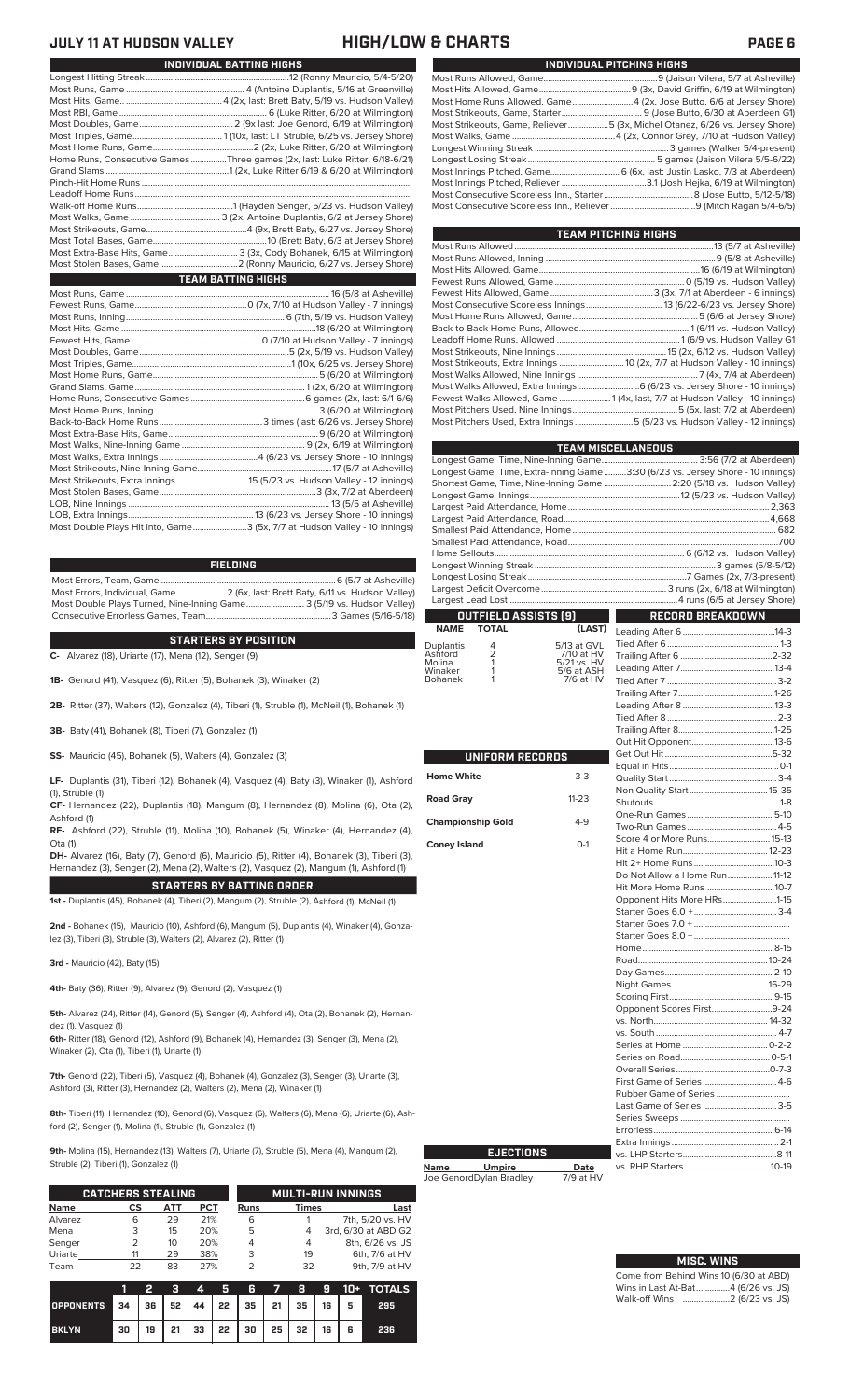## **JULY 11 AT HUDSON VALLEY GAME BY GAME RESULTS PAGE 7**

| <b>GAME-BY-GAME RESULTS</b> |                |                               |                |           |               |                  |         |                                                                         |                               |                         |             |                   |
|-----------------------------|----------------|-------------------------------|----------------|-----------|---------------|------------------|---------|-------------------------------------------------------------------------|-------------------------------|-------------------------|-------------|-------------------|
| <b>DATE</b>                 | GM#            | OPPONENT                      | W-L/TIME SCORE |           | <b>RECORD</b> | <b>POSITION</b>  | GA/GB   | <b>WINNING PITCHER</b>                                                  | <b>LOSING PITCHER</b>         | <b>SAVE</b>             | <b>TIME</b> | <b>ATTENDANCE</b> |
| 5/4                         | $\mathbf{1}$   | at Asheville                  | W              | $8-2$     | $1-0$         | T <sub>1st</sub> | $+1$    | Josh Walker (1-0)                                                       | Blair Henley (0-1)            |                         | 3:16        | 1,200             |
| 5/5                         | $\overline{2}$ | at Asheville                  | L              | $6-1$     | $1 - 1$       | T <sub>2nd</sub> | $-1$    | Chandler Casey (1-0)                                                    | Jose Butto (1-0)              |                         | 3:26        | 1,200             |
| 5/6                         | 3              | at Asheville                  | L              | $11 - 4$  | $1 - 2$       | T3rd             | $-2$    | Matt Ruppenthal (1-0)                                                   | Oscar Rojas (0-1)             |                         | 3:10        | 1,200             |
| 5/7                         | 4              | at Asheville                  | $\mathsf{L}$   | $13 - 7$  | $1 - 3$       | T3rd             | -3      | R.J. Freure (1-0)                                                       | Jaison Vilera (0-1)           |                         | 3:44        | 1,200             |
| 5/8                         | 5              | at Asheville                  | W              | $16-12$   | $2 - 3$       | T3rd             | -3      | Alec Kisena (1-0)                                                       | Juan Pablo Lopez (1-0)        |                         | 3:52        | 1,200             |
| 5/9                         |                | at Asheville                  |                |           |               |                  |         | Cancelled due to non-COVID-related illness                              |                               |                         |             |                   |
| 5/10                        |                | OFF DAY                       |                |           |               |                  |         |                                                                         |                               |                         |             |                   |
| 5/11                        | 6              | at Greenville                 | W              | $6-1$     | $3-3$         | 2 <sub>nd</sub>  | $-2.5$  | Josh Walker (2-0)                                                       | Jay Groome (0-2)              |                         | 3:00        | 1,995             |
| 5/12                        | $\overline{7}$ | at Greenville                 | W              | $3-2$     | $4 - 3$       | 2 <sub>nd</sub>  | $-1.5$  | Brian Metoyer (1-0)                                                     | Yusniel Padron-Artilles (0-2) | Mitch Ragan (1)         | 3:14        | 1,819             |
| 5/13                        | 8              | at Greenville                 | L              | $8 - 2$   | $4 - 4$       | 2 <sub>nd</sub>  | $-2.5$  | Chris Murphy (1-1)                                                      | Oscar Rojas (0-2)             |                         | 3:21        | 2,485             |
| 5/14                        | 9              | at Greenville                 | L              | $5-1$     | $4 - 5$       | 4th              | $-2.5$  | Brayan Bello (2-0)                                                      | Alec Kisena (1-1)             |                         | 2:54        | 2,732             |
| 5/15                        | 10             | at Greenville                 | L              | $8 - 4$   | $4-6$         | 4th              | $-3.5$  | Yorvin Pantoja (1-0)                                                    | Brian Metoyer (1-1)           |                         | 2:52        | 2,883             |
| 5/16                        | 11             | at Greenville                 | L              | $10 - 9$  | $4 - 7$       | 4th              | $-3.5$  | Jake Wallace (1-0)                                                      | Eric Orze (0-1)               |                         | 3:09        | 2,818             |
| 5/17                        |                | OFF DAY                       |                |           |               |                  |         |                                                                         |                               |                         |             |                   |
| 5/18                        | 12             | <b>Hudson Valley</b>          | L              | $4-3$     | $4 - 8$       | 5th              | $-4.5$  | Zach Greene (1-1)                                                       | Andrew Edwards (0-1)          |                         | 2:29        | 1,315             |
| 5/19                        | 13             | <b>Hudson Valley</b>          | W              | $14-0$    | $5-8$         | 5th              | $-3.5$  | Allan Winans (1-0)                                                      | Jhony Brito (0-1)             |                         | 3:01        | 810               |
|                             |                |                               |                |           |               |                  |         |                                                                         |                               |                         |             |                   |
| 5/20                        | 14             | <b>Hudson Valley</b>          | L              | $6 - 1$   | $5-9$         | 5th              | $-3.5$  | Luis Medina (2-0)                                                       | Jaison Vilera (0-2)           |                         | 2:42        | 682               |
| 5/21                        | 15             | <b>Hudson Valley</b>          | W              | $4-1$     | $6-9$         | 5th              | $-3.5$  | Josh Walker (3-0)                                                       | Josh Maciejewski (2-1)        | Eric Orze (1)           | 2:33        | 998               |
| 5/22                        | 16             | <b>Hudson Valley</b>          | L              | $5-3$     | $6-10$        | 5th              | $-4.5$  | Ken Waldichuk (1-0)                                                     | Cam Opp (0-1)                 |                         | 3:14        | 1,624             |
| 5/23                        | 17             | <b>Hudson Valley</b>          | W              | $6-5(12)$ | $7-10$        | 5th              | $-3.5$  | Josh Hejka (1-0)                                                        | Zach Greene (1-2)             |                         | 3:24        | 1,261             |
| 5/24                        |                | OFF DAY                       |                |           |               |                  |         |                                                                         |                               |                         |             |                   |
| 5/25                        | 18             | Aberdeen                      | L              | $8-1$     | $7 - 11$      | 5th              | $-4.5$  | Drew Rom (2-0)                                                          | Oscar Rojas (0-3)             |                         | 2:52        | 861               |
| 5/26                        | 19             | Aberdeen                      |                |           |               |                  |         | 5/26 game postponed due to rain, makeup scheduled for doubleheader 5/27 |                               |                         |             |                   |
| 5/27                        | 19             | Aberdeen                      | г              | $6-2(7)$  | $7-12$        | 5th              | $-5.5$  | Grayson Rodriguez (3-0)                                                 | Jaison Vilera (0-3)           |                         | 2:14        |                   |
|                             | 20             | Aberdeen                      | L              | $10-1(7)$ | $7-13$        | 5th              | $-6.5$  | Morgan McSweeney (2-0)                                                  | Cam Opp (0-2)                 |                         | 2:37        | 926               |
| 5/28                        | 21             | Aberdeen                      |                |           |               |                  |         | 5/28 game postponed due to rain, makeup scheduled for doubleheader 8/25 |                               |                         |             |                   |
| 5/29                        | 21             | Aberdeen                      | г              | $4-1$     | $7 - 14$      | 5th              | $-7.5$  | <b>Garrett Stallings (3-1)</b>                                          | Alec Kisena (1-2)             | Connor Gillispie (1)    | 2:52        | 1,509             |
| 5/30                        | 22             | Aberdeen                      |                |           |               |                  |         | 5/30 game posted to a later date to be determined                       |                               |                         |             |                   |
| 5/31                        |                | OFF DAY                       |                |           |               |                  |         |                                                                         |                               |                         |             |                   |
|                             |                |                               |                |           |               |                  |         | MAY [7-14]                                                              |                               |                         |             |                   |
| 6/1                         | 22             | at Jersey Shore               | W              | $11 - 5$  | $8-14$        | T4th             | $-7.5$  | Jose Butto (1-1)                                                        | Josh Hendrickson (0-1)        |                         | 3:03        | 2,077             |
| 6/2                         | 23             | at Jersey Shore               | L              | $4-1$     | $8 - 15$      | 5th              | $-8.5$  | Carlo Reyes (1-0)                                                       | Justin Lasko (0-1)            | Blake Brown (1)         | 2:44        | 1,591             |
| 6/3                         | 24             | at Jersey Shore               | W              | $6 - 4$   | $9 - 15$      | 4th              | $-8.5$  | Bryce Montes de Oca (1-0)                                               | Jack Perkins (0-1)            | Brian Metoyer (1)       | 3:15        | 1,473             |
| 6/4                         | 25             | at Jersey Shore               | L              | $5-4(7)$  | $9-16$        | 5th              | $-9.0$  | Aneurys Zabala (2-2)                                                    | Allan Winans (1-1)            |                         | 2:12        | 2,399             |
| 6/5                         | 26             | at Jersey Shore               | L              | $5 - 4$   | $9-17$        | 5th              | $-9.0$  | Mike Adams (1-1)                                                        | Mitch Ragan (0-1)             |                         | 2:36        | 2,122             |
| 6/6                         | 27             | at Jersey Shore               | L              | $11-6$    | $9-18$        | 5th              | $-9.5$  | Nick Lackney (1-0)                                                      | Jose Butto (1-2)              |                         | 3:31        | 2,041             |
| 6/7                         |                | OFF DAY                       |                |           |               |                  |         |                                                                         |                               |                         |             |                   |
| 6/9                         | 28             | <b>Hudson Valley</b>          | L              | $3-2(7)$  | $9-19$        | 5th              | $-10.5$ | Tanner Myatt (1-0)                                                      | Justin Lasko (0-2)            | Justin Wilson (1)       | 2:22        |                   |
|                             | 29             | <b>Hudson Valley</b>          | W              | $5-3(7)$  | 10-19         | 5th              | $-9.5$  | Eric Orze (1-1)                                                         | Luis Medina (2-1)             | Bryce Montes de Oca (1) | 2:02        | 1,211             |
| 6/10                        | 30             | <b>Hudson Valley</b>          | L              | $1 - 0$   | 10-20         | 5th              | $-9.5$  | <b>Barrett Loseke (2-1)</b>                                             | Cam Opp (0-3)                 | Zach Greene (1)         | 2:37        | 1,396             |
| 6/11                        | 31             | <b>Hudson Valley</b>          | L              | $8-0$     | $10 - 21$     | 5th              | $-9.5$  | Ken Waldichuk (2-0)                                                     | Jaison Vilera (0-4)           |                         | 3:06        | 1,597             |
| 6/12                        | 32             | <b>Hudson Valley</b>          | L              | $5-4$     | 10-22         | 5th              | $-9.5$  | Nelson Alvarez (2-0)                                                    | Bryce Montes de Oca (1-1)     | Justin Wilson (2)       | 3:22        | 2,194             |
| 6/13                        | 33             | <b>Hudson Valley</b>          | L              | $5-0$     | $10 - 23$     | 5th              | $-9.5$  | Hayden Wesneski (1-1)                                                   | Allan Winans (1-2)            |                         | 2:50        | 1,749             |
| 6/14                        |                | OFF DAY                       |                |           |               |                  |         |                                                                         |                               |                         |             |                   |
|                             |                |                               |                |           |               |                  |         |                                                                         |                               |                         |             |                   |
| 6/15                        | 34             | at Wilmington                 | W              | $3-1$     | $11 - 23$     | 5th              | $-8.5$  | Brian Metoyer (2-1)                                                     | Zach Brzykcy (2-1)            | Andrew Edwards (1)      | 2:21        | 1,188             |
| 6/16                        | 35             | at Wilmington                 | L              | $5 - 2$   | $11 - 24$     | 5th              | $-9.5$  | Amos Willingham (1-0)                                                   | Eric Orze (1-2)               | Reid Schaller (3)       | 2:51        | 700               |
| 6/17                        | 36             | at Wilmington                 | L              | $8 - 4$   | $11 - 25$     | 5th              | $-10.5$ | Joan Adon (3-1)                                                         | Alec Kisena (1-3)             |                         | 2:54        | 1,009             |
| 6/18                        | 37             | at Wilmington                 | W              | $7-5$     | $12 - 25$     | 5th              | $-10$   | Mitch Ragan (1-1)                                                       | Reid Schaller (1-1)           |                         | 2:52        | 2,565             |
| 6/19                        | 38             | at Wilmington                 | L              | $9 - 8$   | $12 - 26$     | 5th              | $-11$   | Christian Vann (2-0)                                                    | Andrew Edwards (0-2)          |                         | 3:26        | 1,899             |
| 6/20                        | 39             | at Wilmington                 | W              | $13-1$    | 13-26         | 5th              | $-11$   | Justin Lasko (1-2)                                                      | Alfonso Hernanndez (0-1)      |                         | 2:44        | 2,722             |
| 6/21                        |                | OFF DAY                       |                |           |               |                  |         |                                                                         |                               |                         |             |                   |
| 6/22                        | 40             | <b>Jersey Shore</b>           | L              | $7 - 5$   | 13-27         | 5th              | $-12$   | Manuel Silva (1-0)                                                      | Jaison Vilera (0-5)           | Aneurys Zabala (3)      | 3:01        | 2,307             |
| 6/23                        | 41             | <b>Jersey Shore</b>           | W              | $3-2(10)$ | 14-27         | 5th              | $-12$   | Mitch Ragan (2-1)                                                       | Andrew Brown (2-2)            |                         | 3:30        | 1,595             |
| 6/24                        | 42             | <b>Jersey Shore</b>           | L              | $3-0$     | 14-28         | 5th              | $-13$   | Kevin Gowdy (2-3)                                                       | Jose Butto (1-3)              | Blake Brown (2)         | 2:52        | 1,906             |
| 6/25                        | 43             | <b>Jersey Shore</b>           | W              | $7 - 2$   | 15-28         | 5th              | $-13$   | Cam Opp (1-3)                                                           | Jonathan Hughes (2-3)         |                         | 2:44        | 2,194             |
| 6/26                        | 44             | <b>Jersey Shore</b>           | W              | $8-5$     | 16-28         | 5th              | $-13$   | Michel Otanez (1-0)                                                     | Mark Potter (0-2)             |                         | 3:13        | 2,363             |
| 6/27                        | 45             | <b>Jersey Shore</b>           | L              | $3-0$     | 16-29         | 5th              | $-13$   | Dominic Pipkin (2-0)                                                    | Justin Lasko (1-3)            | Blake Brown (3)         | 2:43        | 2,253             |
| 6/28                        |                | OFF DAY                       |                |           |               |                  |         |                                                                         |                               |                         |             |                   |
| 6/29                        | 46             | at Aberdeen                   | L              | $7 - 3$   | 16-30         | 5th              | $-14$   | Garrett Stallings (4-3)                                                 | Alec Kisena (1-4)             | Garrett Farmer (4)      | 2:40        | 1,347             |
| 6/30                        | 47             | at Aberdeen                   | L              | $2-1(7)$  | 16-31         | 5th              | $-14.5$ | Clayton McGinness (1-1)                                                 | Jose Butto (1-4)              | Logan Gillaspie (1)     | 1:53        |                   |
|                             | 48             | at Aberdeen                   | W              | $7-6(7)$  | $17 - 31$     | 5th              | $-14.5$ | Jaison Vilera (1-5)                                                     | Kade Strowd (0-2)             | Mitch Ragan (2)         | 2:31        | 2,405             |
|                             |                |                               |                |           |               |                  |         | <b>JUNE [10-17]</b>                                                     |                               |                         |             |                   |
| 7/1                         | 49             | at Aberdeen                   | L              | $2-0(6)$  | 17-32         | 5th              | $-15$   | Drew Rom (5-0)                                                          | Cam (1-4)                     |                         | 1:50        | 1,077             |
| 7/2                         | 50             | at Aberdeen                   | W              | $6 - 5$   | 18-32         | 5th              | $-14$   | Colby Morris (1-0)                                                      | Connor Gillispie (4-4)        | Bryce Montes de Oca (2) | 3:56        | 2,004             |
| 7/3                         | 51             | at Aberdeen                   | L              | $4 - 3$   | 18-33         | 5th              | $-14.5$ | Xavier Moore (1-0)                                                      | Mitch Ragan (2-2)             |                         | 3:00        | 4,668             |
|                             |                | at Aberdeen                   |                | $7 - 2$   |               |                  |         |                                                                         |                               |                         |             |                   |
| 7/4<br>7/5                  | 52             |                               | L              |           | 18-34         | 5th              | $-15.5$ | Garrett Stallings (5-3)                                                 | Alec Kisena (1-5)             |                         | 2:31        | 3,001             |
|                             | 53             | OFF DAY                       |                |           |               |                  |         |                                                                         |                               |                         |             |                   |
| 7/6                         |                | at Hudson Valley              | L              | $9 - 7$   | 18-35         | 5th              | $-16.5$ | Charlie Ruegger (4-4)                                                   | Bryce Montes de Oca (1-2)     | Derek Craft (2)         | 3:15        | 1,687             |
| 7/7                         | 54             | at Hudson Valley              | L              | $3-2(10)$ | 18-36         | 5th              | $-17.5$ | Barrett Loseke (3-1)                                                    | Josh Hejka (1-1)              |                         | 2:55        | 2,688             |
| 7/8                         | 55             | at Hudson Valley              | 7:05 p.m.      |           |               |                  |         | Game postponed due to rain, doubleheader scheduled for 7/10             |                               |                         |             |                   |
| 7/9                         | 55             | at Hudson Valley              | L              | $6 - 4$   | 18-37         | 5th              | $-18.5$ | Jhony Brito (3-3)                                                       | Cam Opp (1-5)                 |                         | 3:06        | 3,896             |
| 7/10                        | 56             | at Hudson Valley              | L              | $7-1(7)$  | 18-38         | 5th              | $-19.5$ | Mitch Spence (3-1)                                                      | Connor Grey (0-1)             |                         | 2:22        |                   |
|                             | 57             | at Hudson Valley              | L              | $5-0(7)$  | 18-39         | 5th              | $-20.5$ | Nick Ernst (4-0)                                                        | Justin Lasko (1-4)            |                         | 2:03        | 3,111             |
| 7/11                        |                | 58 at Hudson Valley 4:35 p.m. |                |           |               |                  |         |                                                                         |                               |                         |             |                   |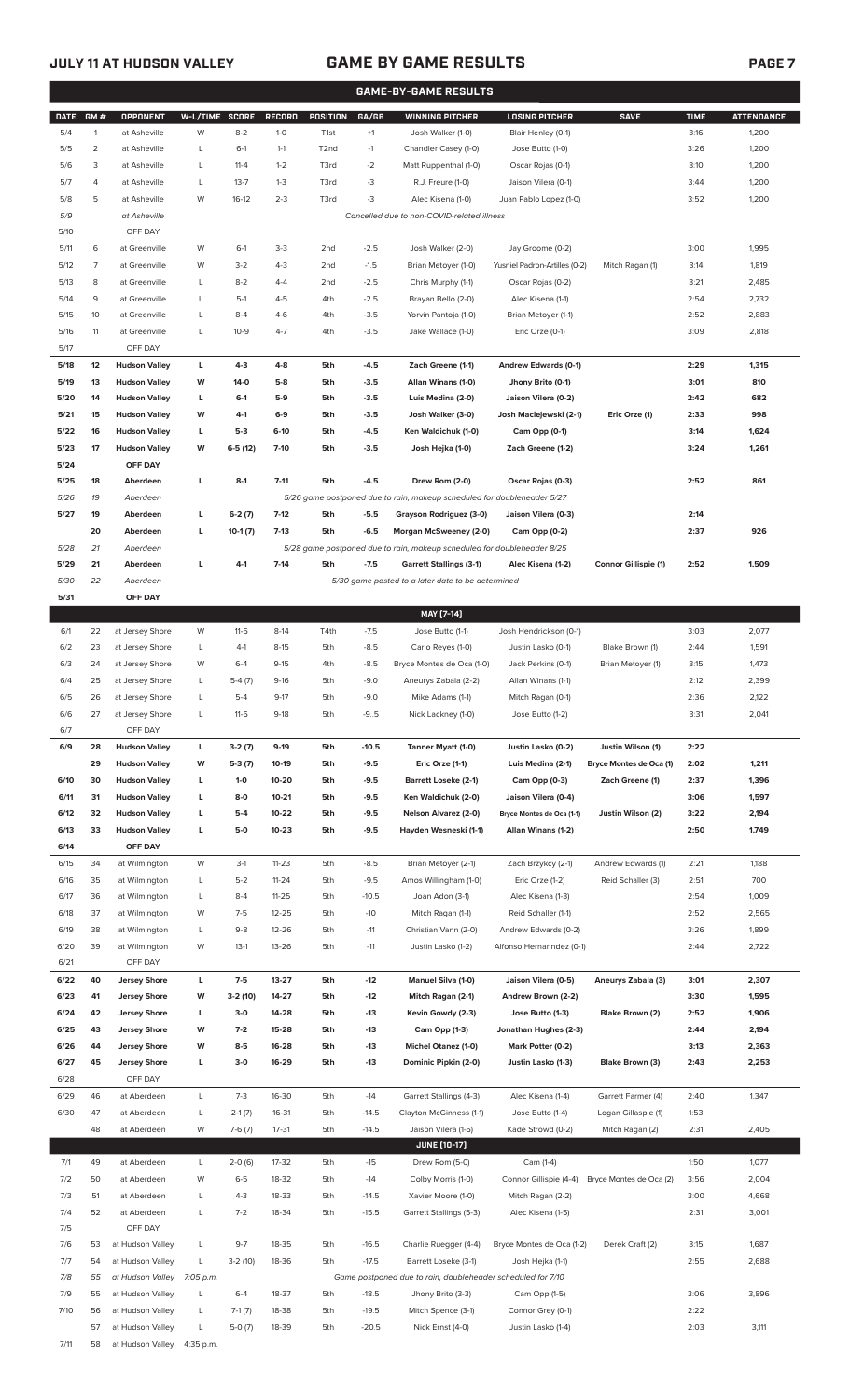## **JULY 11 AT HUDSON VALLEY GAME-BY-GAME PAGE 8**

| DATE GM # |      | OPPONENT                   | W-L/TIME SCORE | RECORD<br>POSITION<br>GA/GB | <b>WINNING PITCHER</b> | <b>LOSING PITCHER</b> | <b>SAVE</b> | <b>TIME</b> | <b>ATTENDANCE</b> |
|-----------|------|----------------------------|----------------|-----------------------------|------------------------|-----------------------|-------------|-------------|-------------------|
| 7/12      |      | OFF DAY                    |                |                             |                        |                       |             |             |                   |
| 7/13      | 59   | <b>Jersey Shore</b>        | 6:30 p.m.      |                             |                        |                       |             |             |                   |
| 7/14      | 60   | <b>Jersey Shore</b>        | 6:30 p.m.      |                             |                        |                       |             |             |                   |
| 7/15      | 61   | <b>Jersey Shore</b>        | 6:30 p.m.      |                             |                        |                       |             |             |                   |
| 7/16      | 62   | <b>Jersey Shore</b>        | 7:00 p.m.      |                             |                        |                       |             |             |                   |
| 7/17      | 63   | <b>Jersey Shore</b>        | 6:00 p.m.      |                             |                        |                       |             |             |                   |
| 7/18      | 64   | <b>Jersey Shore</b>        | 4:00 p.m.      |                             |                        |                       |             |             |                   |
| 7/19      |      | OFF DAY                    |                |                             |                        |                       |             |             |                   |
| 7/20      | 65   | Wilmington                 | 6:30 p.m.      |                             |                        |                       |             |             |                   |
| 7/21      | 66   | Wilmington                 | 6:30 p.m.      |                             |                        |                       |             |             |                   |
| 7/22      | 67   | Wilmington                 | 6:30 p.m.      |                             |                        |                       |             |             |                   |
| 7/23      | 68   | Wilmington                 | 7:00 p.m.      |                             |                        |                       |             |             |                   |
| 7/24      | 69   | Wilmington                 | 6:00 p.m.      |                             |                        |                       |             |             |                   |
| 7/25      | 70   | Wilmington                 | 4:00 p.m.      |                             |                        |                       |             |             |                   |
| 7/26      |      | OFF DAY                    |                |                             |                        |                       |             |             |                   |
| 7/27      | $71$ | at Jersey Shore            | 7:05 p.m.      |                             |                        |                       |             |             |                   |
| 7/28      | 72   | at Jersey Shore            | 7:05 p.m.      |                             |                        |                       |             |             |                   |
| 7/29      | 73   | at Jersey Shore            | 7:05 p.m.      |                             |                        |                       |             |             |                   |
| 7/30      | 74   | at Jersey Shore            | 7:05 p.m.      |                             |                        |                       |             |             |                   |
| 7/31      | 75   | at Jersey Shore            | 7:05 p.m.      |                             |                        |                       |             |             |                   |
|           |      |                            |                |                             | <b>JULY</b> [1-8]      |                       |             |             |                   |
| 8/1       | 76   | at Jersey Shore            | 1:05 p.m.      |                             |                        |                       |             |             |                   |
|           |      |                            |                |                             |                        |                       |             |             |                   |
| 8/2       |      | OFF DAY                    |                |                             |                        |                       |             |             |                   |
| 8/3       | 77   | <b>Hudson Valley</b>       | 6:30 p.m.      |                             |                        |                       |             |             |                   |
| 8/4       | 78   | <b>Hudson Valley</b>       | 6:30 p.m.      |                             |                        |                       |             |             |                   |
| 8/5       | 79   | <b>Hudson Valley</b>       | 6:30 p.m.      |                             |                        |                       |             |             |                   |
| 8/6       | 80   | <b>Hudson Valley</b>       | 7:00 p.m.      |                             |                        |                       |             |             |                   |
| 8/7       | 81   | <b>Hudson Valley</b>       | 6:00 p.m.      |                             |                        |                       |             |             |                   |
| 8/8       | 82   | <b>Hudson Valley</b>       | 4:00 p.m.      |                             |                        |                       |             |             |                   |
| 8/9       |      | OFF DAY                    |                |                             |                        |                       |             |             |                   |
| 8/10      | 83   | at Wilmington              | 7:05 p.m.      |                             |                        |                       |             |             |                   |
| 8/11      | 84   | at Wilmington              | 7:05 p.m.      |                             |                        |                       |             |             |                   |
| 8/12      | 85   | at Wilmington              | 7:05 p.m.      |                             |                        |                       |             |             |                   |
| 8/13      | 86   | at Wilmington              | 7:05 p.m.      |                             |                        |                       |             |             |                   |
| 8/14      | 87   | at Wilmington              | 6:05 p.m.      |                             |                        |                       |             |             |                   |
| 8/15      | 88   | at Wilmington              | 1:05 p.m.      |                             |                        |                       |             |             |                   |
| 8/16      |      | OFF DAY                    |                |                             |                        |                       |             |             |                   |
| 8/17      | 89   | at Hudson Valley 7:05 p.m. |                |                             |                        |                       |             |             |                   |
| 8/18      | 90   | at Hudson Valley           | 7:05 p.m.      |                             |                        |                       |             |             |                   |
| 8/19      | 91   | at Hudson Valley           | 7:05 p.m.      |                             |                        |                       |             |             |                   |
| 8/20      | 92   | at Hudson Valley           | 7:05 p.m.      |                             |                        |                       |             |             |                   |
| 8/21      | 93   | at Hudson Valley           | 6:05 p.m.      |                             |                        |                       |             |             |                   |
| 8/22      | 94   | at Hudson Valley           | 4:35 p.m.      |                             |                        |                       |             |             |                   |
| 8/23      |      | OFF DAY                    |                |                             |                        |                       |             |             |                   |
| 8/24      | 95   | Aberdeen                   | 6:30 p.m.      |                             |                        |                       |             |             |                   |
| 8/25      | 96   | Aberdeen                   | 5:00 p.m.      |                             |                        |                       |             |             |                   |
|           | 97   | Aberdeen                   | DH             |                             |                        |                       |             |             |                   |
| 8/26      | 98   | Aberdeen                   | 6:30 p.m.      |                             |                        |                       |             |             |                   |
| 8/27      | 99   | Aberdeen                   | 7:00 p.m.      |                             |                        |                       |             |             |                   |
| 8/28      | 100  | Aberdeen                   | 6:00 p.m.      |                             |                        |                       |             |             |                   |
| 8/29      | 101  | Aberdeen                   | 4:00 p.m.      |                             |                        |                       |             |             |                   |
| 8/30      |      | OFF DAY                    |                |                             |                        |                       |             |             |                   |
| 8/31      | 102  | Wilmington                 | 6:30 p.m.      |                             |                        |                       |             |             |                   |
|           |      |                            |                |                             | AUGUST (0-0)           |                       |             |             |                   |
| 9/1       | 103  | Wilmington                 | 6:30 p.m.      |                             |                        |                       |             |             |                   |
| 9/2       | 104  | Wilmington                 | 6:30 p.m.      |                             |                        |                       |             |             |                   |
| 9/3       | 105  | Wilmington                 | 7:00 p.m.      |                             |                        |                       |             |             |                   |
| 9/4       | 106  | Wilmington                 | 6:00 p.m.      |                             |                        |                       |             |             |                   |
| 9/5       | 107  |                            | 4:00 p.m.      |                             |                        |                       |             |             |                   |
| 9/6       |      | Wilmington<br>OFF DAY      |                |                             |                        |                       |             |             |                   |
| 9/7       | 108  |                            |                |                             |                        |                       |             |             |                   |
|           |      | at Hudson Valley           | 7:05 p.m.      |                             |                        |                       |             |             |                   |
| 9/8       | 109  | at Hudson Valley           | 7:05 p.m.      |                             |                        |                       |             |             |                   |
| 9/9       | 110  | at Hudson Valley           | 7:05 p.m.      |                             |                        |                       |             |             |                   |
| 9/10      | 111  | at Hudson Valley           | 7:05 p.m.      |                             |                        |                       |             |             |                   |
| 9/11      | 112  | at Hudson Valley           | 6:05 p.m.      |                             |                        |                       |             |             |                   |
| 9/12      | 113  | at Hudson Valley           | 4:35 p.m.      |                             |                        |                       |             |             |                   |
| 9/13      |      | OFF DAY                    |                |                             |                        |                       |             |             |                   |
| 9/14      | 114  | <b>Jersey Shore</b>        | 6:30 p.m.      |                             |                        |                       |             |             |                   |
| 9/15      | 115  | <b>Jersey Shore</b>        | 6:30 p.m.      |                             |                        |                       |             |             |                   |
| 9/16      | 116  | <b>Jersey Shore</b>        | 6:30 p.m.      |                             |                        |                       |             |             |                   |
| 9/17      | 117  | <b>Jersey Shore</b>        | 7:00 p.m.      |                             |                        |                       |             |             |                   |
| 9/18      | 118  | <b>Jersey Shore</b>        | 4:00 p.m.      |                             |                        |                       |             |             |                   |
| 9/19      | 119  | <b>Jersey Shore</b>        | 1:00 p.m.      |                             |                        |                       |             |             |                   |

**SEPTEMBER (0-0)**